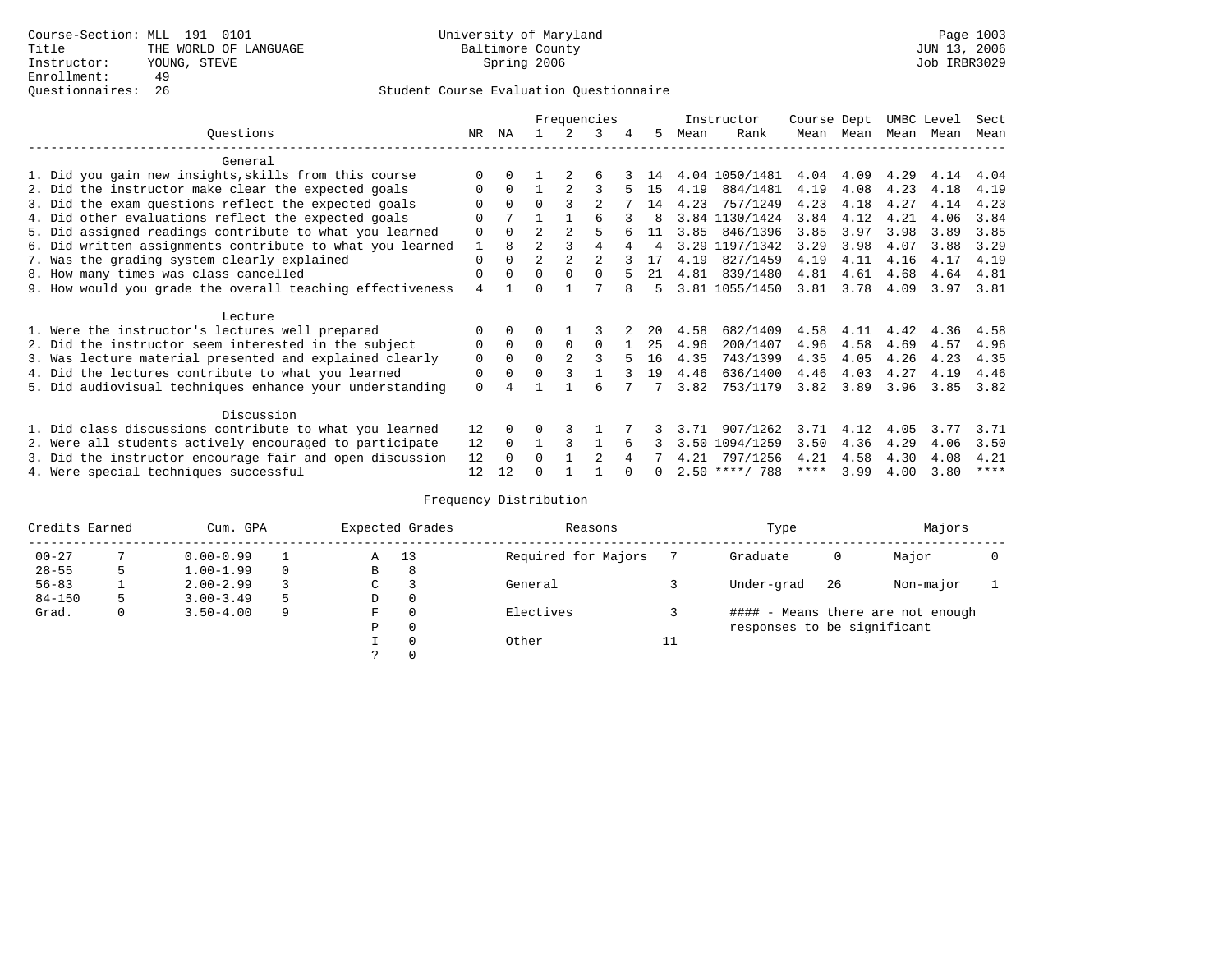|                                                           |             |             |                | Frequencies |                |          |               |      | Instructor         | Course Dept |                |      | UMBC Level | Sect        |
|-----------------------------------------------------------|-------------|-------------|----------------|-------------|----------------|----------|---------------|------|--------------------|-------------|----------------|------|------------|-------------|
| Ouestions                                                 | NR          | ΝA          | $\mathbf{1}$   | 2           | 3              |          | 5             | Mean | Rank               |             | Mean Mean Mean |      | Mean       | Mean        |
|                                                           |             |             |                |             |                |          |               |      |                    |             |                |      |            |             |
| General                                                   |             |             |                |             |                |          |               |      |                    |             |                |      |            |             |
| 1. Did you gain new insights, skills from this course     | $\Omega$    |             | ∩              |             |                |          |               | 4.14 | 976/1481           | 4.14        | 4.09           | 4.29 | 4.40       | 4.14        |
| 2. Did the instructor make clear the expected goals       | 0           | $\Omega$    | $\Omega$       | $\Omega$    | $\overline{2}$ |          | 12            | 4.45 | 589/1481           | 4.45        | 4.08           | 4.23 | 4.29       | 4.45        |
| 3. Did the exam questions reflect the expected goals      |             | $\Omega$    | $\Omega$       |             |                |          | 12            | 4.43 | 598/1249           | 4.43        | 4.18           | 4.27 | 4.36       | 4.43        |
| 4. Did other evaluations reflect the expected goals       | $\Omega$    | $\Omega$    | $\Omega$       | $\Omega$    | 2              | 4        | 16            | 4.64 | 310/1424           | 4.64        | 4.12           | 4.21 | 4.28       | 4.64        |
| 5. Did assigned readings contribute to what you learned   | 0           |             | $\Omega$       |             | 2              | 10       | 9             | 4.23 | 527/1396           | 4.23        | 3.97           | 3.98 | 3.94       | 4.23        |
| 6. Did written assignments contribute to what you learned | $\mathbf 0$ | $\Omega$    | $\Omega$       |             | 1              | 8        | 12            | 4.41 | 405/1342           | 4.41        | 3.98           | 4.07 | 4.05       | 4.41        |
| 7. Was the grading system clearly explained               | $\mathbf 0$ | $\Omega$    | $\Omega$       | $\Omega$    | 3              |          | 12            | 4.41 | 611/1459           | 4.41        | 4.11           | 4.16 | 4.17       | 4.41        |
| 8. How many times was class cancelled                     | $\mathbf 0$ | $\Omega$    | $\Omega$       | $\Omega$    | $\Omega$       | 4        | 18            | 4.82 | 825/1480           | 4.82        | 4.61           | 4.68 | 4.68       | 4.82        |
| 9. How would you grade the overall teaching effectiveness | 4           | $\cap$      | $\Omega$       | $\cap$      | $\overline{2}$ | 8        | 8             | 4.33 | 546/1450           | 4.33        | 3.78           | 4.09 | 4.15       | 4.33        |
| Lecture                                                   |             |             |                |             |                |          |               |      |                    |             |                |      |            |             |
| 1. Were the instructor's lectures well prepared           | 4           | 0           | O              | 0           | 0              |          | 14            | 4.78 | 383/1409           | 4.78        | 4.11           | 4.42 | 4.47       | 4.78        |
| 2. Did the instructor seem interested in the subject      | 3           | $\Omega$    | $\Omega$       | $\mathbf 0$ | $\Omega$       | $\Omega$ | 19            | 5.00 | 1/1407             | 5.00        | 4.58           | 4.69 | 4.78       | 5.00        |
| 3. Was lecture material presented and explained clearly   | 3           | $\Omega$    | $\Omega$       | $\Omega$    | $\Omega$       |          | 14            | 4.74 | 289/1399           | 4.74        | 4.05           | 4.26 | 4.29       | 4.74        |
| 4. Did the lectures contribute to what you learned        | 3           | $\Omega$    | $\Omega$       | $\Omega$    | $\Omega$       | 4        | 15            | 4.79 | 274/1400           | 4.79        | 4.03           | 4.27 | 4.34       | 4.79        |
| 5. Did audiovisual techniques enhance your understanding  | 3           | $\cap$      | $\cap$         | $\cap$      | $\cap$         |          | 18            | 4.95 | 53/1179            | 4.95        | 3.89           | 3.96 | 4.05       | 4.95        |
|                                                           |             |             |                |             |                |          |               |      |                    |             |                |      |            |             |
| Discussion                                                |             |             |                |             |                |          |               |      |                    |             |                |      |            |             |
| 1. Did class discussions contribute to what you learned   | 3           | $\Omega$    | ∩              |             |                |          | 12            | 4.53 | 335/1262           | 4.53        | 4.12           | 4.05 | 4.11       | 4.53        |
| 2. Were all students actively encouraged to participate   | 3           | 0           | 0              |             | 2              | 3        | 13            | 4.47 | 615/1259           | 4.47        | 4.36           | 4.29 | 4.34       | 4.47        |
| 3. Did the instructor encourage fair and open discussion  | 3           | $\mathbf 0$ | $\Omega$       | $\Omega$    | 3              | 2        | 14            | 4.58 | 532/1256           | 4.58        | 4.58           | 4.30 | 4.28       | 4.58        |
| 4. Were special techniques successful                     | 3           | 15          | $\mathfrak{D}$ | $\cap$      | $\Omega$       | $\cap$   | $\mathcal{L}$ |      | $3.00$ ****/ 788   | $***$ * * * | 3.99           | 4.00 | 3.98       | $***$ * * * |
| Field Work                                                |             |             |                |             |                |          |               |      |                    |             |                |      |            |             |
| 1. Did field experience contribute to what you learned    | 21          | 0           | 0              | 0           |                |          |               |      | 59<br>$3.00$ ****/ | ****        |                | 4.30 | 4.67       | ****        |
| 2. Did you clearly understand your evaluation criteria    | 21          | $\Omega$    | $\Omega$       | $\Omega$    | $\mathbf{1}$   | $\Omega$ | $\Omega$      |      | 51<br>$3.00$ ****/ | ****        | ****           | 4.00 | 4.07       | ****        |
|                                                           |             |             |                |             |                |          |               |      |                    |             |                |      |            |             |
| Self Paced                                                |             |             |                |             |                |          |               |      |                    |             |                |      |            |             |
| 1. Did self-paced system contribute to what you learned   | 21          |             | $\Omega$       |             |                |          |               |      | $3.00$ ****/<br>55 | ****        | ****           | 4.55 | 4.44       | ****        |
| 2. Did study questions make clear the expected goal       | 21          | 0           | 0              | $\mathbf 0$ |                | $\Omega$ | $\Omega$      |      | $3.00$ ****/<br>31 | ****        | ****           | 4.75 | 4.50       | $***$ * * * |
| 3. Were your contacts with the instructor helpful         | 21          | $\Omega$    | 0              | $\Omega$    | $\Omega$       |          | $\cap$        |      | $4.00$ ****/<br>51 | ****        | ****           | 4.65 | 4.66       | $***$ * * * |
| 4. Was the feedback/tutoring by proctors helpful          | 21          | $\Omega$    | $\Omega$       | $\cap$      | $\cap$         |          | $\Omega$      |      | $4.00$ ****/<br>34 | **** ****   |                | 4.83 | 4.43       | $***$ * * * |

| Credits Earned |   | Cum. GPA      |   |               | Expected Grades | Reasons             |    | Type                        |    | Majors                            |  |
|----------------|---|---------------|---|---------------|-----------------|---------------------|----|-----------------------------|----|-----------------------------------|--|
| $00 - 27$      |   | $0.00 - 0.99$ |   | A             | 16              | Required for Majors |    | Graduate                    | 0  | Major                             |  |
| $28 - 55$      |   | $1.00 - 1.99$ |   | В             |                 |                     |    |                             |    |                                   |  |
| $56 - 83$      |   | $2.00 - 2.99$ | 8 | C             | 0               | General             | TT | Under-grad                  | 22 | Non-major                         |  |
| $84 - 150$     |   | $3.00 - 3.49$ | 4 | D             | 0               |                     |    |                             |    |                                   |  |
| Grad.          | 0 | $3.50 - 4.00$ |   | F             | $\Omega$        | Electives           |    |                             |    | #### - Means there are not enough |  |
|                |   |               |   | Ρ             | 0               |                     |    | responses to be significant |    |                                   |  |
|                |   |               |   |               | $\Omega$        | Other               | ∠  |                             |    |                                   |  |
|                |   |               |   | $\mathcal{P}$ |                 |                     |    |                             |    |                                   |  |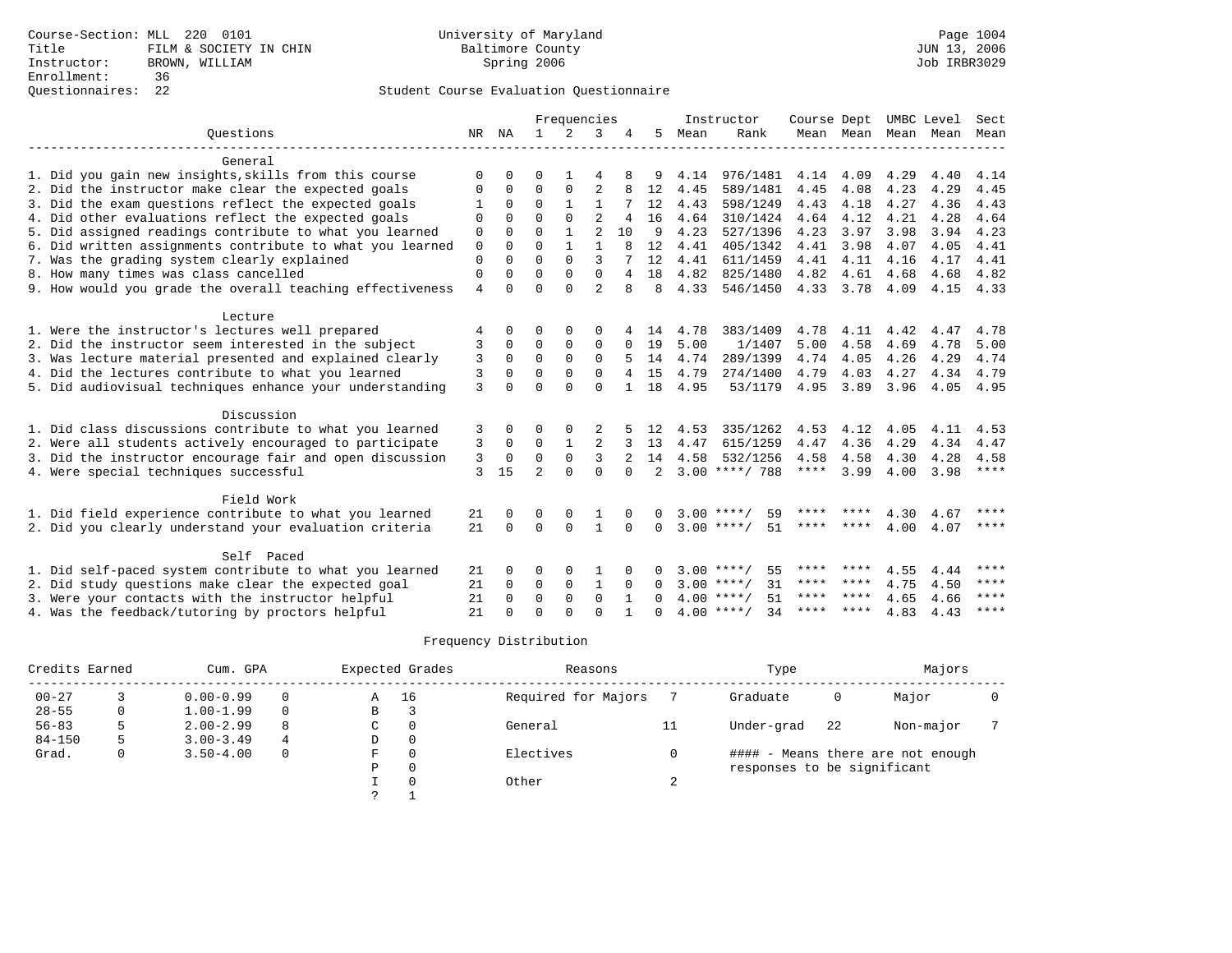|                                                           |                |                |                |                | Frequencies    |          |              |      | Instructor         | Course Dept |           | UMBC Level |      | Sect        |
|-----------------------------------------------------------|----------------|----------------|----------------|----------------|----------------|----------|--------------|------|--------------------|-------------|-----------|------------|------|-------------|
| Ouestions                                                 | NR             | ΝA             | $\mathbf{1}$   | $2^{1}$        | 3              |          | 5.           | Mean | Rank               |             | Mean Mean | Mean Mean  |      | Mean        |
| General                                                   |                |                |                |                |                |          |              |      |                    |             |           |            |      |             |
| 1. Did you gain new insights, skills from this course     | $\Omega$       |                | 4              | 2              |                |          |              |      | 3.29 1417/1481     | 3.29        | 4.09      | 4.29       | 4.40 | 3.29        |
| 2. Did the instructor make clear the expected goals       | $\Omega$       | $\Omega$       | 5              | $\overline{2}$ | 3              | 3        |              |      | 2.94 1433/1481     | 2.94        | 4.08      | 4.23       | 4.29 | 2.94        |
| 3. Did the exam questions reflect the expected goals      | $\Omega$       | $\Omega$       | $\mathbf{1}$   |                | 3              | 4        |              |      | 3.82 1013/1249     | 3.82        | 4.18      | 4.27       | 4.36 | 3.82        |
| 4. Did other evaluations reflect the expected goals       | $\Omega$       |                | ્ર             | $\Omega$       | 4              |          |              |      | 3.38 1305/1424     | 3.38        | 4.12      | 4.21       | 4.28 | 3.38        |
| 5. Did assigned readings contribute to what you learned   | 1              | $\Omega$       | 3              | $\overline{2}$ | $\overline{4}$ |          |              |      | 3.25 1199/1396     | 3.25        | 3.97      | 3.98       | 3.94 | 3.25        |
| 6. Did written assignments contribute to what you learned | 1              | $\Omega$       | 5              |                | 3              | 4        |              |      | 2.94 1292/1342     | 2.94        | 3.98      | 4.07       | 4.05 | 2.94        |
| 7. Was the grading system clearly explained               |                | $\cap$         | 6              | 3              | $\overline{2}$ |          |              |      | 2.50 1429/1459     | 2.50        | 4.11      | 4.16       | 4.17 | 2.50        |
| 8. How many times was class cancelled                     |                | $\Omega$       | $\Omega$       |                | $\overline{2}$ | 9        |              |      | 4.19 1267/1480     | 4.19        | 4.61      | 4.68       | 4.68 | 4.19        |
| 9. How would you grade the overall teaching effectiveness | $\mathbf{1}$   | $\cap$         | $\overline{a}$ | $\mathbf{r}$   | 5              | $\Omega$ |              |      | 2.56 1424/1450     | 2.56        | 3.78      | 4.09       | 4.15 | 2.56        |
| Lecture                                                   |                |                |                |                |                |          |              |      |                    |             |           |            |      |             |
| 1. Were the instructor's lectures well prepared           | 2              |                | 2              | 3              |                |          |              |      | 2.80 1384/1409     | 2.80        | 4.11      | 4.42       | 4.47 | 2.80        |
| 2. Did the instructor seem interested in the subject      | 2              | $\Omega$       | $\mathbf 0$    | 2              | $\mathbf{1}$   | 4        |              |      | 4.20 1277/1407     | 4.20        | 4.58      | 4.69       | 4.78 | 4.20        |
| 3. Was lecture material presented and explained clearly   | 2              | 0              | 5              |                | 5              | 3        |              |      | 2.60 1375/1399     | 2.60        | 4.05      | 4.26       | 4.29 | 2.60        |
| 4. Did the lectures contribute to what you learned        | 2              | $\Omega$       | 7              | 2              | $\mathbf{1}$   | 2        |              |      | 2.47 1368/1400     | 2.47        | 4.03      | 4.27       | 4.34 | 2.47        |
| 5. Did audiovisual techniques enhance your understanding  | $\overline{2}$ | $\overline{2}$ | $\overline{a}$ | $\mathfrak{D}$ |                | 5        | 3            |      | 3.38 952/1179      | 3.38        | 3.89      | 3.96       | 4.05 | 3.38        |
| Discussion                                                |                |                |                |                |                |          |              |      |                    |             |           |            |      |             |
| 1. Did class discussions contribute to what you learned   | 3              |                |                | 4              | 3              | 4        |              |      | 3.14 1117/1262     | 3.14        | 4.12      | 4.05       | 4.11 | 3.14        |
| 2. Were all students actively encouraged to participate   | 3              | $\Omega$       | $\Omega$       |                | 5              |          | 6            | 3.93 | 961/1259           | 3.93        | 4.36      | 4.29       | 4.34 | 3.93        |
| 3. Did the instructor encourage fair and open discussion  | 3              | 0              | 2              |                |                | 5        | .5           |      | 3.71 1055/1256     | 3.71        | 4.58      | 4.30       | 4.28 | 3.71        |
| 4. Were special techniques successful                     | 3              | 3              | $\overline{a}$ | $\mathbf{3}$   |                |          | 2            | 3.00 | 713/ 788           | 3.00        | 3.99      | 4.00       | 3.98 | 3.00        |
| Seminar                                                   |                |                |                |                |                |          |              |      |                    |             |           |            |      |             |
| 1. Were assigned topics relevant to the announced theme   | 16             |                | ∩              | 0              | O              |          |              |      | $5.00$ ****/<br>68 | ****        | ****      | 4.49       | 5.00 | ****        |
| 2. Was the instructor available for individual attention  | 16             | $\Omega$       | $\Omega$       | $\Omega$       | $\Omega$       | $\Omega$ | $\mathbf{1}$ |      | $5.00$ ****/<br>69 | ****        | ****      | 4.53       | 4.83 | ****        |
| 3. Did research projects contribute to what you learned   |                | $\Omega$       | $\Omega$       | $\Omega$       | $\Omega$       |          |              |      | $5.00$ ****/<br>63 | ****        | ****      | 4.44       | 4.00 | $* * * * *$ |
| 4. Did presentations contribute to what you learned       |                | $\Omega$       | $\Omega$       | $\Omega$       | $\Omega$       |          |              |      | $5.00$ ****/<br>69 | ****        | ****      | 4.35       | 4.72 | ****        |
| 5. Were criteria for grading made clear                   | 16             |                | $\Omega$       |                | $\cap$         |          |              |      | $5.00$ ****/<br>68 | ****        | ****      | 3.92       | 3.55 | ****        |

| Credits Earned |   | Cum. GPA      |          |   | Expected Grades | Reasons             |   | Type                        |    | Majors                            |  |
|----------------|---|---------------|----------|---|-----------------|---------------------|---|-----------------------------|----|-----------------------------------|--|
| $00 - 27$      |   | $0.00 - 0.99$ | $\Omega$ | Α | 12              | Required for Majors |   | Graduate                    | 0  | Major                             |  |
| $28 - 55$      |   | $1.00 - 1.99$ | $\Omega$ | B | 2               |                     |   |                             |    |                                   |  |
| $56 - 83$      |   | $2.00 - 2.99$ | 2        | C |                 | General             |   | Under-grad                  | 17 | Non-major                         |  |
| $84 - 150$     |   | $3.00 - 3.49$ |          | D |                 |                     |   |                             |    |                                   |  |
| Grad.          | 0 | $3.50 - 4.00$ | 2        | F |                 | Electives           |   |                             |    | #### - Means there are not enough |  |
|                |   |               |          | P |                 |                     |   | responses to be significant |    |                                   |  |
|                |   |               |          |   | Other           |                     | ∠ |                             |    |                                   |  |
|                |   |               |          |   |                 |                     |   |                             |    |                                   |  |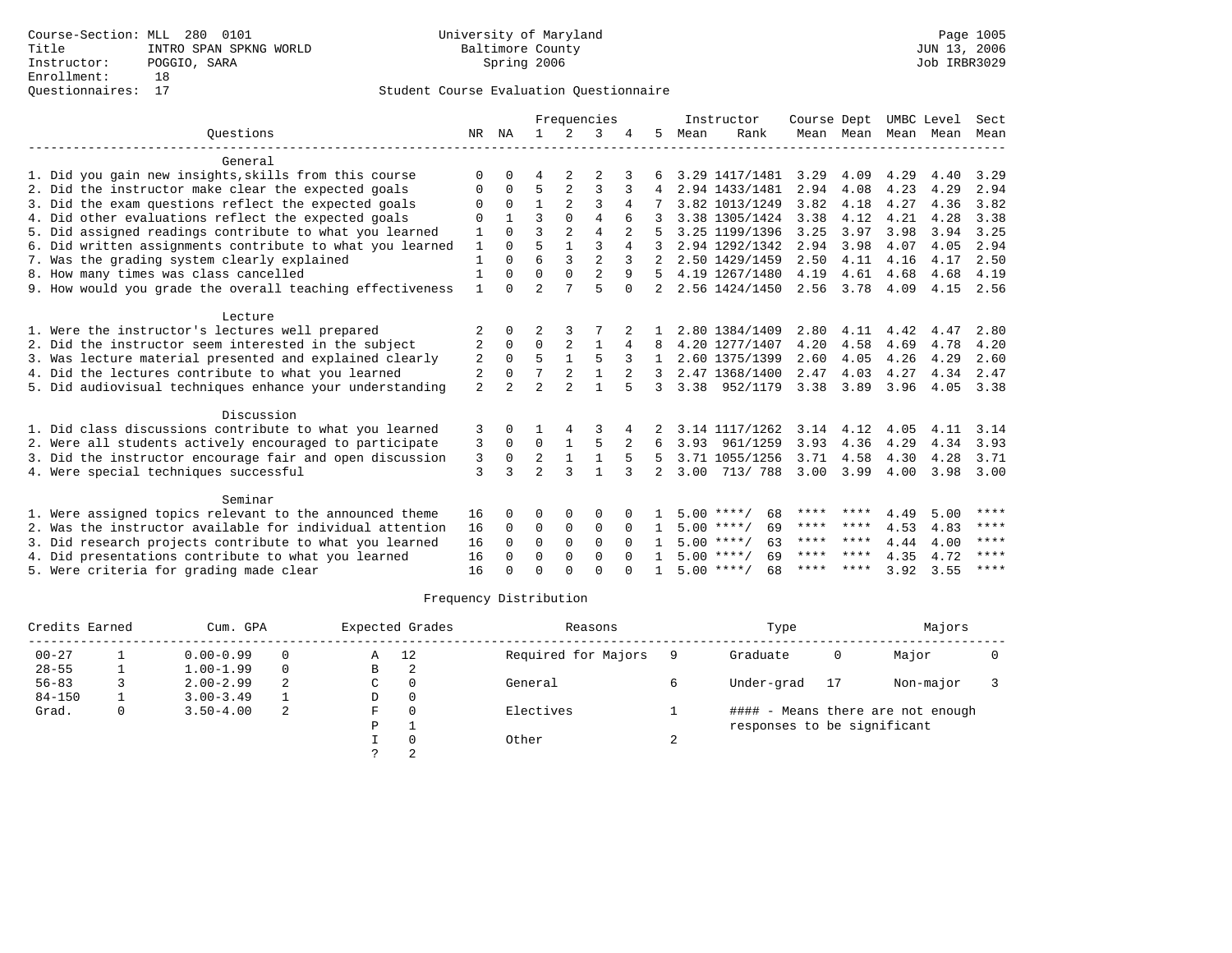Course-Section: MLL 301 0101 University of Maryland Page 1006 Title TEXTUAL ANALYSIS Baltimore County JUN 13, 2006 Instructor: MAY, BRIGITTE (Instr. A)<br>Enrollment: 62 Enrollment:

# Questionnaires: 44 Student Course Evaluation Questionnaire

| Frequencies                                               |                |              |                |                |                |             | Instructor   | Course Dept UMBC Level |                     |             |         | Sect |           |             |
|-----------------------------------------------------------|----------------|--------------|----------------|----------------|----------------|-------------|--------------|------------------------|---------------------|-------------|---------|------|-----------|-------------|
| Questions                                                 |                | NR NA        | 1              | 2              | 3              | 4           | 5            | Mean                   | Rank                | Mean Mean   |         |      | Mean Mean | Mean        |
|                                                           |                |              |                |                |                |             |              |                        |                     |             |         |      |           |             |
| General                                                   |                |              |                |                |                |             |              |                        |                     |             |         |      |           |             |
| 1. Did you gain new insights, skills from this course     | 0              | 0            | $\mathfrak{D}$ | 2              | 10             | 17          | 13           |                        | 3.84 1199/1481      | 3.84        | 4.09    | 4.29 | 4.29      | 3.84        |
| 2. Did the instructor make clear the expected goals       | $\overline{0}$ | $\mathbf 0$  | $\mathbf{1}$   | $\mathbf{1}$   | 8              | 15          | 19           | 4.14                   | 934/1481            | 4.14        | 4.08    | 4.23 | 4.23      | 4.14        |
| 3. Did the exam questions reflect the expected goals      | $\mathbf 0$    | $\mathbf 0$  | $\Omega$       | 1              | 5              | 13          | 25           | 4.41                   | 624/1249            | 4.41        | 4.18    | 4.27 | 4.28      | 4.41        |
| 4. Did other evaluations reflect the expected goals       | 0              | 4            | $\mathbf 0$    | $\mathbf{1}$   | 3              | 15          | 21           | 4.40                   | 557/1424            | 4.40        | 4.12    | 4.21 | 4.27      | 4.40        |
| 5. Did assigned readings contribute to what you learned   | 1              | 3            | 1              | $\overline{4}$ | 6              | 15          | 14           | 3.92                   | 782/1396            | 3.93        | 3.97    | 3.98 | 4.00      | 3.92        |
| 6. Did written assignments contribute to what you learned | 1              | $\mathbf 0$  | $\mathbf{1}$   | 1              | 5              | 20          | 16           | 4.14                   | 660/1342            | 4.14        | 3.98    | 4.07 | 4.12      | 4.14        |
| 7. Was the grading system clearly explained               | $\mathbf 0$    | $\Omega$     | $\mathbf{1}$   | $\overline{a}$ | 4              | 10          | 27           | 4.36                   | 659/1459            | 4.36        | 4.11    | 4.16 | 4.17      | 4.36        |
| 8. How many times was class cancelled                     | $\mathbf 0$    | $\mathbf 0$  | $\mathbf 0$    | 1              | 7              | 30          | 6            |                        | 3.93 1398/1480      | 3.93        | 4.61    | 4.68 | 4.65      | 3.93        |
| 9. How would you grade the overall teaching effectiveness | 7              | $\mathbf{1}$ | $\Omega$       | $\mathbf{1}$   | 11             | 11 13       |              |                        | 4.00 836/1450       | 4.03 3.78   |         | 4.09 | 4.10      | 4.03        |
|                                                           |                |              |                |                |                |             |              |                        |                     |             |         |      |           |             |
| Lecture                                                   |                |              |                |                |                |             |              |                        |                     |             |         |      |           |             |
| 1. Were the instructor's lectures well prepared           | $\overline{a}$ | $\Omega$     | 1              | 2              | 3              | 17          | 19           |                        | 4.21 1055/1409      | 4.11        | 4.11    | 4.42 | 4.43      | 4.11        |
| 2. Did the instructor seem interested in the subject      | $\overline{a}$ | $\mathbf 0$  | $\mathbf{0}$   | $\mathbf{1}$   | 2              | 11          | 28           |                        | 4.57 1053/1407      | 4.62        | 4.58    | 4.69 | 4.67      | 4.62        |
| 3. Was lecture material presented and explained clearly   | 3              | $\mathbf 0$  | $\mathbf 1$    | $\mathbf{1}$   | 7              | 13          | 19           | 4.17                   | 901/1399            | 4.07        | 4.05    | 4.26 | 4.27      | 4.07        |
| 4. Did the lectures contribute to what you learned        | $\overline{2}$ | $\mathbf 0$  | $\overline{4}$ | $\mathbf{1}$   | 4              | 10          | 23           | 4.12                   | 977/1400            | 4.08        | 4.03    | 4.27 | 4.28      | 4.08        |
| 5. Did audiovisual techniques enhance your understanding  | 3              | 2            | $\Omega$       | 4              | 5              | 10          | 20           | 4.18                   | 503/1179            | 4.12        | 3.89    | 3.96 | 4.02      | 4.12        |
|                                                           |                |              |                |                |                |             |              |                        |                     |             |         |      |           |             |
| Discussion                                                |                |              |                |                |                |             |              |                        |                     |             |         |      |           |             |
| 1. Did class discussions contribute to what you learned   | 18             | 0            | 1              | 2              | 4              | 8           | 11           | 4.00                   | 708/1262            | 4.00        | 4.12    | 4.05 | 4.14      | 4.00        |
| 2. Were all students actively encouraged to participate   | 18             | $\mathbf 0$  | $\Omega$       | $\mathbf{1}$   | $\mathbf{1}$   | 7           | 17           | 4.54                   | 564/1259            | 4.54        | 4.36    | 4.29 | 4.34      | 4.54        |
| 3. Did the instructor encourage fair and open discussion  | 18             | $\mathbf 0$  | $\mathbf{0}$   | $\overline{a}$ | $\overline{2}$ | 3           | 19           | 4.50                   | 571/1256            | 4.50        | 4.58    | 4.30 | 4.34      | 4.50        |
| 4. Were special techniques successful                     | 18             | 5            | $\Omega$       | $\mathbf{1}$   | 5              | 5           | 10           | 4.14                   | 347/ 788            | 4.14 3.99   |         | 4.00 | 4.07      | 4.14        |
|                                                           |                |              |                |                |                |             |              |                        |                     |             |         |      |           |             |
| Laboratory                                                |                |              |                |                |                |             |              |                        |                     |             |         |      |           |             |
| 1. Did the lab increase understanding of the material     | 43             | $\mathbf 0$  | $\Omega$       | $\Omega$       | $\Omega$       | $\Omega$    | 1            |                        | $5.00$ ****/ 246    | ****        |         | 4.20 | 4.20      | ****        |
| 2. Were you provided with adequate background information | 43             | $\mathbf 0$  | $\mathbf 0$    | $\mathsf 0$    | $\mathsf 0$    | $\mathbf 0$ | 1            | 5.00                   | ****/ 249           |             |         | 4.11 | 4.23      | ****        |
| 3. Were necessary materials available for lab activities  | 43             | $\mathbf 0$  | $\mathsf 0$    | $\mathbf 0$    | $\mathsf 0$    | 0           | 1            | 5.00                   | ****/ 242           | ****        | ****    | 4.40 | 4.36      | $***$ * * * |
| 4. Did the lab instructor provide assistance              | 43             | $\mathbf 0$  | $\mathbf{0}$   | $\mathbf 0$    | $\mathbf 0$    | $\Omega$    | 1            | 5.00                   | ****/ 240           | $***$ * * * | ****    | 4.20 | 3.96      | ****        |
| 5. Were requirements for lab reports clearly specified    | 43             | $\mathbf 0$  | $\mathbf 0$    | $\Omega$       | $\mathbf{0}$   | $\Omega$    | $\mathbf{1}$ |                        | $5.00$ ****/ 217    | ****        | ****    | 4.04 | 4.11      | ****        |
|                                                           |                |              |                |                |                |             |              |                        |                     |             |         |      |           |             |
| Seminar                                                   |                |              |                |                |                |             |              |                        |                     |             |         |      |           |             |
| 1. Were assigned topics relevant to the announced theme   | 43             | 0            | $\mathbf 0$    | $\mathbf 0$    | 0              | $\Omega$    | 1            |                        | $5.00$ ****/<br>68  |             |         | 4.49 | 4.70      | * * * *     |
| 2. Was the instructor available for individual attention  | 43             | 0            | $\mathbf 0$    | $\mathbf 0$    | $\mathbf{0}$   | $\mathbf 0$ | $\mathbf{1}$ |                        | $5.00$ ****/<br>69  | ****        | ****    | 4.53 | 4.66      | ****        |
| 3. Did research projects contribute to what you learned   | 43             | $\mathbf 0$  | $\mathbf 0$    | $\mathbf 0$    | $\mathbf{0}$   | $\mathbf 0$ | 1            | 5.00                   | $***$ /<br>63       | ****        | ****    | 4.44 | 4.56      | ****        |
| 4. Did presentations contribute to what you learned       | 43             | $\mathbf 0$  | $\mathbf{0}$   | $\mathbf 0$    | $\mathbf{0}$   | $\Omega$    | $\mathbf{1}$ | 5.00                   | 69<br>$***$ /       | ****        | ****    | 4.35 | 4.48      | $***$       |
| 5. Were criteria for grading made clear                   | 43             | $\Omega$     | $\Omega$       | $\Omega$       | $\Omega$       | $\Omega$    | $\mathbf{1}$ |                        | $5.00$ ****/<br>68  | ****        | $***$ * | 3.92 | 4.43      | ****        |
|                                                           |                |              |                |                |                |             |              |                        |                     |             |         |      |           |             |
| Field Work                                                |                |              |                |                |                |             |              |                        |                     |             |         |      |           |             |
| 1. Did field experience contribute to what you learned    | 43             | 0            | 0              | 0              | 0              | 0           | 1            | 5.00                   | $***$ /<br>59       | ****        |         | 4.30 | 4.48      | ****        |
| 2. Did you clearly understand your evaluation criteria    | 43             | $\mathbf 0$  | $\mathbf 0$    | $\mathbf 0$    | $\mathsf 0$    | $\mathbf 0$ | 1            |                        | 51<br>$5.00$ ****/  | ****        | ****    | 4.00 | 4.13      | $***$       |
|                                                           |                |              |                | $\mathbf 0$    | $\mathbf{0}$   | $\Omega$    |              |                        |                     | ****        | ****    |      |           | ****        |
| 3. Was the instructor available for consultation          | 43             | 0            | $\mathbf 0$    |                |                |             | 1            |                        | $5.00$ ****/<br>36  | ****        | ****    | 4.60 | 4.33      | $***$       |
| 4. To what degree could you discuss your evaluations      | 43             | $\mathbf 0$  | $\mathbf 0$    | $\mathbf 0$    | $\mathsf 0$    | $\mathbf 0$ | 1            | 5.00                   | 41<br>$***$ /       | ****        | ****    | 4.26 | 3.90      | ****        |
| 5. Did conferences help you carry out field activities    | 43             | $\Omega$     | $\mathbf{0}$   | $\Omega$       | $\Omega$       | $\Omega$    | $\mathbf{1}$ | 5.00                   | 31<br>$***$ /       |             |         | 4.42 | 4.00      |             |
| Self Paced                                                |                |              |                |                |                |             |              |                        |                     |             |         |      |           |             |
| 1. Did self-paced system contribute to what you learned   | 43             | 0            | $\mathbf{0}$   | $\mathbf 0$    | $\mathbf{0}$   | $\mathbf 0$ | -1           | 5.00                   | 55<br>$***$ /       |             |         | 4.55 | 4.88      | ****        |
| 2. Did study questions make clear the expected goal       | 43             | 0            | $\mathbf{0}$   | $\mathbf 0$    | $\mathbf{0}$   | $\mathbf 0$ | 1            | 5.00                   | 31<br>$***$ /       | ****        | ****    | 4.75 | 4.67      | ****        |
|                                                           | 43             | 0            | $\mathbf 0$    | 0              | $\mathbf{0}$   | $\Omega$    | 1            | 5.00                   | $***$ /<br>51       | ****        | ****    | 4.65 | 4.88      | ****        |
| 3. Were your contacts with the instructor helpful         | 43             | $\Omega$     | $\Omega$       | $\Omega$       | $\Omega$       | $\Omega$    | $\mathbf{1}$ | 5.00                   | $***$ /<br>34       | ****        | $***$   | 4.83 | 4.67      | ****        |
| 4. Was the feedback/tutoring by proctors helpful          | 43             | $\Omega$     | $\Omega$       | $\Omega$       | $\Omega$       | $\Omega$    | $\mathbf{1}$ |                        | 2.4<br>$5.00$ ****/ | ****        | ****    |      |           | ****        |
| 5. Were there enough proctors for all the students        |                |              |                |                |                |             |              |                        |                     |             |         | 4.82 | 4.67      |             |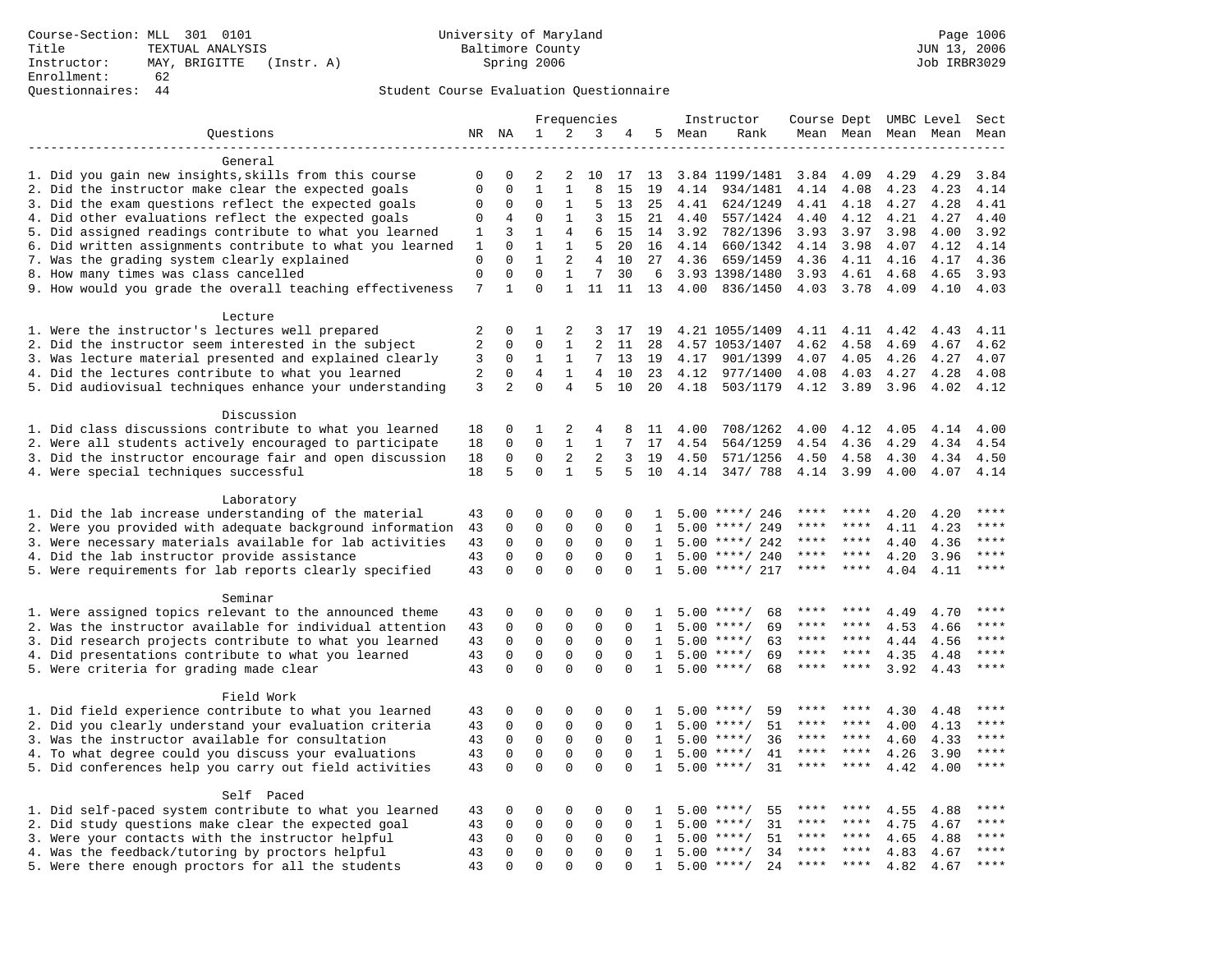| Course-Section: MLL 301 0101 |    |               |                  |            |                                         | University of Maryland | Page 1006    |
|------------------------------|----|---------------|------------------|------------|-----------------------------------------|------------------------|--------------|
| Title                        |    |               | TEXTUAL ANALYSIS |            |                                         | Baltimore County       | JUN 13, 2006 |
| Instructor:                  |    | MAY, BRIGITTE |                  | (Instr. A) |                                         | Spring 2006            | Job IRBR3029 |
| Enrollment:                  | 62 |               |                  |            |                                         |                        |              |
| Ouestionnaires: 44           |    |               |                  |            | Student Course Evaluation Ouestionnaire |                        |              |

| Credits Earned |              | Cum. GPA      |    |   | Expected Grades | Reasons             |    | Type                        |    | Majors                            |  |
|----------------|--------------|---------------|----|---|-----------------|---------------------|----|-----------------------------|----|-----------------------------------|--|
| $00 - 27$      | 2            | $0.00 - 0.99$ |    | Α | 31              | Required for Majors |    | Graduate                    | 0  | Major                             |  |
| $28 - 55$      |              | $1.00 - 1.99$ |    | В | ל               |                     |    |                             |    |                                   |  |
| $56 - 83$      | 6            | $2.00 - 2.99$ |    | C |                 | General             |    | Under-grad                  | 44 | Non-major                         |  |
| $84 - 150$     | 11           | $3.00 - 3.49$ | 13 | D | 0               |                     |    |                             |    |                                   |  |
| Grad.          | $\mathbf{0}$ | $3.50 - 4.00$ | 10 | F | $\Omega$        | Electives           |    |                             |    | #### - Means there are not enough |  |
|                |              |               |    | P | $\Omega$        |                     |    | responses to be significant |    |                                   |  |
|                |              |               |    |   | $\Omega$        | Other               | 35 |                             |    |                                   |  |
|                |              |               |    |   | 2               |                     |    |                             |    |                                   |  |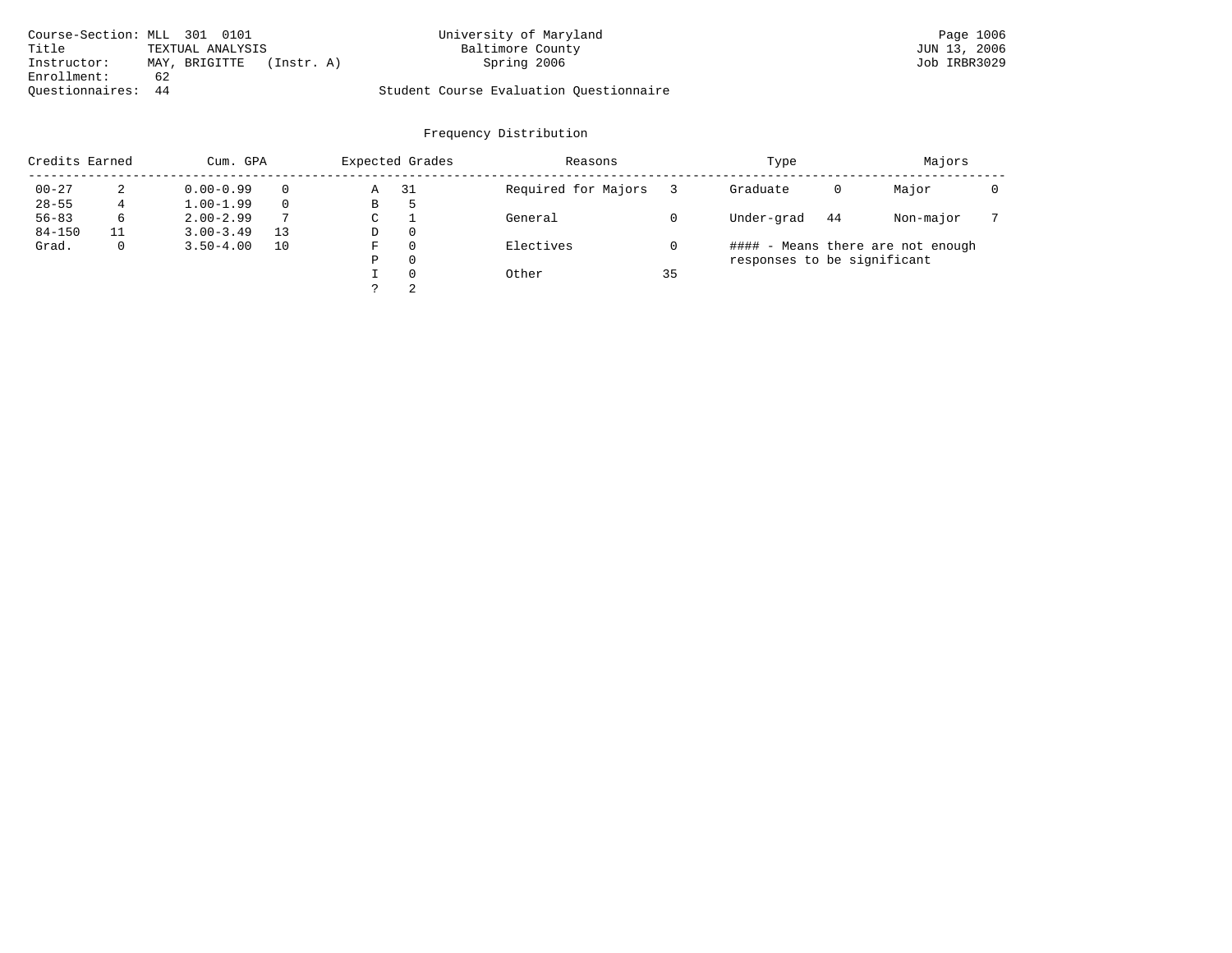Course-Section: MLL 301 0101 University of Maryland Page 1007 Title TEXTUAL ANALYSIS Baltimore County JUN 13, 2006 MCCRAY, STANLEY (Instr. B)<br>62 Enrollment:

# Questionnaires: 44 Student Course Evaluation Questionnaire

|                                                                                                    |                             |                          |                             |                   | Frequencies         |              |              |      | Instructor                      | Course Dept  |              |              | UMBC Level   | Sect         |
|----------------------------------------------------------------------------------------------------|-----------------------------|--------------------------|-----------------------------|-------------------|---------------------|--------------|--------------|------|---------------------------------|--------------|--------------|--------------|--------------|--------------|
| Ouestions                                                                                          | NR                          | ΝA                       | $\mathbf{1}$                | 2                 | 3                   |              | 5            | Mean | Rank                            | Mean Mean    |              | Mean         | Mean         | Mean         |
|                                                                                                    |                             |                          |                             |                   |                     |              |              |      |                                 |              |              |              |              |              |
| General                                                                                            |                             |                          |                             |                   |                     |              |              |      |                                 |              |              |              |              |              |
| 1. Did you gain new insights, skills from this course                                              | 0                           | $\Omega$                 | 2                           | 2                 | 10                  | 17           | 13           |      | 3.84 1199/1481                  | 3.84         | 4.09         | 4.29         | 4.29         | 3.84         |
| 2. Did the instructor make clear the expected goals                                                | $\mathbf{0}$                | $\mathbf 0$              | $\mathbf{1}$                | $\mathbf{1}$      | 8                   | 15           | 19           | 4.14 | 934/1481                        | 4.14         | 4.08         | 4.23         | 4.23         | 4.14         |
| 3. Did the exam questions reflect the expected goals                                               | $\mathbf 0$                 | $\mathbf{0}$             | $\Omega$                    | 1                 | 5                   | 13           | 25           | 4.41 | 624/1249                        | 4.41         | 4.18         | 4.27         | 4.28         | 4.41         |
| 4. Did other evaluations reflect the expected goals                                                | 0                           | 4                        | $\mathbf 0$                 | $\mathbf{1}$      | 3                   | 15           | 21           | 4.40 | 557/1424                        | 4.40         | 4.12         | 4.21         | 4.27         | 4.40         |
| 5. Did assigned readings contribute to what you learned                                            | 1                           | 3                        | 1                           | $\overline{4}$    | 6                   | 15           | 14           | 3.92 | 782/1396                        | 3.93         | 3.97         | 3.98         | 4.00         | 3.92         |
| 6. Did written assignments contribute to what you learned                                          | 1                           | $\mathbf 0$              | $\mathbf 1$                 | 1                 | 5                   | 20           | 16           | 4.14 | 660/1342                        | 4.14         | 3.98         | 4.07         | 4.12         | 4.14         |
| 7. Was the grading system clearly explained                                                        | $\mathbf{0}$<br>$\mathbf 0$ | $\Omega$<br>$\mathbf{0}$ | $\mathbf{1}$<br>$\mathbf 0$ | 2<br>$\mathbf{1}$ | $\overline{4}$<br>7 | 10<br>30     | 27           | 4.36 | 659/1459                        | 4.36         | 4.11         | 4.16         | 4.17         | 4.36         |
| 8. How many times was class cancelled<br>9. How would you grade the overall teaching effectiveness | 15                          | $\Omega$                 | $\Omega$                    | $\Omega$          | 10                  | 7            | 6<br>12      |      | 3.93 1398/1480<br>4.07 803/1450 | 3.93<br>4.03 | 4.61<br>3.78 | 4.68<br>4.09 | 4.65<br>4.10 | 3.93<br>4.03 |
|                                                                                                    |                             |                          |                             |                   |                     |              |              |      |                                 |              |              |              |              |              |
| Lecture                                                                                            |                             |                          |                             |                   |                     |              |              |      |                                 |              |              |              |              |              |
| 1. Were the instructor's lectures well prepared                                                    | 14                          | $\mathbf 0$              | 2                           | 1                 | 3                   | 13           | 11           |      | 4.00 1152/1409                  | 4.11         | 4.11         | 4.42         | 4.43         | 4.11         |
| 2. Did the instructor seem interested in the subject                                               | 14                          | $\mathbf 0$              | $\Omega$                    | $\Omega$          | $\overline{2}$      | 6            | 22           | 4.67 | 963/1407                        | 4.62         | 4.58         | 4.69         | 4.67         | 4.62         |
| 3. Was lecture material presented and explained clearly                                            | 15                          | $\mathbf 0$              | $\mathbf{1}$                | $\mathsf 0$       | 8                   | 10           | 10           |      | 3.97 1039/1399                  | 4.07         | 4.05         | 4.26         | 4.27         | 4.07         |
| 4. Did the lectures contribute to what you learned                                                 | 14                          | $\mathbf 0$              | 3                           | $\mathbf{1}$      | 3                   | 8            | 15           |      | 4.03 1007/1400                  | 4.08         | 4.03         | 4.27         | 4.28         | 4.08         |
| 5. Did audiovisual techniques enhance your understanding                                           | 15                          | $\mathbf 0$              | $\Omega$                    | $\overline{a}$    | 7                   | 7            | 13           | 4.07 | 570/1179                        | 4.12         | 3.89         | 3.96         | 4.02         | 4.12         |
|                                                                                                    |                             |                          |                             |                   |                     |              |              |      |                                 |              |              |              |              |              |
| Discussion                                                                                         |                             |                          |                             |                   |                     |              |              |      |                                 |              |              |              |              |              |
| 1. Did class discussions contribute to what you learned                                            | 18                          | $\mathbf 0$              | 1                           | 2                 | 4                   | 8            | 11           | 4.00 | 708/1262                        | 4.00         | 4.12         | 4.05         | 4.14         | 4.00         |
| 2. Were all students actively encouraged to participate                                            | 18                          | $\mathbf 0$              | $\mathbf 0$                 | $\mathbf{1}$      | $\mathbf{1}$        | 7            | 17           | 4.54 | 564/1259                        | 4.54         | 4.36         | 4.29         | 4.34         | 4.54         |
| 3. Did the instructor encourage fair and open discussion                                           | 18                          | $\mathbf 0$              | $\mathbf 0$                 | 2                 | $\overline{2}$      | 3            | 19           | 4.50 | 571/1256                        | 4.50         | 4.58         | 4.30         | 4.34         | 4.50         |
| 4. Were special techniques successful                                                              | 18                          | 5                        | $\Omega$                    | $\mathbf{1}$      | 5                   | 5            | 10           | 4.14 | 347/ 788                        | 4.14         | 3.99         | 4.00         | 4.07         | 4.14         |
|                                                                                                    |                             |                          |                             |                   |                     |              |              |      |                                 |              |              |              |              |              |
| Laboratory                                                                                         |                             |                          |                             |                   |                     |              |              |      |                                 |              |              |              |              |              |
| 1. Did the lab increase understanding of the material                                              | 43                          | $\mathbf 0$              | $\mathbf 0$                 | $\mathbf{0}$      | $\mathbf 0$         | $\Omega$     | 1            |      | $5.00$ ****/ 246                |              |              | 4.20         | 4.20         |              |
| 2. Were you provided with adequate background information                                          | 43                          | 0                        | 0                           | $\mathsf 0$       | $\mathsf 0$         | $\Omega$     | $\mathbf{1}$ | 5.00 | ****/ 249                       | ****         | ****         | 4.11         | 4.23         | ****         |
| 3. Were necessary materials available for lab activities                                           | 43                          | $\mathbf 0$              | 0                           | $\mathsf 0$       | $\mathbf 0$         | $\mathbf{0}$ | $\mathbf{1}$ | 5.00 | ****/ 242                       | ****         | $* * * *$    | 4.40         | 4.36         | $***$        |
| 4. Did the lab instructor provide assistance                                                       | 43                          | $\Omega$                 | $\mathbf 0$                 | $\mathbf 0$       | $\mathbf 0$         | $\Omega$     | $\mathbf{1}$ |      | $5.00$ ****/ 240                | ****         | $***$        | 4.20         | 3.96         | ****         |
| 5. Were requirements for lab reports clearly specified                                             | 43                          | $\mathbf 0$              | $\mathbf 0$                 | $\Omega$          | $\Omega$            | $\Omega$     | $\mathbf{1}$ |      | $5.00$ ****/ 217                | ****         | ****         | 4.04         | 4.11         | ****         |
| Seminar                                                                                            |                             |                          |                             |                   |                     |              |              |      |                                 |              |              |              |              |              |
| 1. Were assigned topics relevant to the announced theme                                            | 43                          | 0                        | 0                           | $\mathbf 0$       | $\mathbf 0$         | $\Omega$     | 1.           |      | $5.00$ ****/<br>68              |              |              | 4.49         | 4.70         | ****         |
| 2. Was the instructor available for individual attention                                           | 43                          | $\mathbf 0$              | $\mathbf 0$                 | $\mathbf 0$       | $\mathbf{0}$        | 0            | $\mathbf{1}$ |      | $5.00$ ****/<br>69              | ****         | ****         | 4.53         | 4.66         | ****         |
| 3. Did research projects contribute to what you learned                                            | 43                          | $\mathbf 0$              | $\mathbf 0$                 | $\mathbf 0$       | $\mathbf 0$         | $\mathbf 0$  | 1            | 5.00 | $***$ /<br>63                   | ****         | ****         | 4.44         | 4.56         | ****         |
| 4. Did presentations contribute to what you learned                                                | 43                          | $\mathbf 0$              | $\mathbf 0$                 | $\mathbf 0$       | $\mathbf 0$         | $\Omega$     | $\mathbf{1}$ | 5.00 | $***/$<br>69                    | ****         | ****         | 4.35         | 4.48         | $***$        |
| 5. Were criteria for grading made clear                                                            | 43                          | $\Omega$                 | $\Omega$                    | $\Omega$          | $\Omega$            | $\Omega$     | $\mathbf{1}$ |      | $5.00$ ****/<br>68              | ****         | ****         | 3.92         | 4.43         | ****         |
|                                                                                                    |                             |                          |                             |                   |                     |              |              |      |                                 |              |              |              |              |              |
| Field Work                                                                                         |                             |                          |                             |                   |                     |              |              |      |                                 |              |              |              |              |              |
| 1. Did field experience contribute to what you learned                                             | 43                          | 0                        | 0                           | $\mathsf 0$       | $\Omega$            | $\Omega$     | $\mathbf{1}$ |      | $5.00$ ****/<br>59              | ****         | ****         | 4.30         | 4.48         | ****         |
| 2. Did you clearly understand your evaluation criteria                                             | 43                          | $\mathbf 0$              | $\mathbf 0$                 | $\mathbf 0$       | $\mathbf{0}$        | $\mathbf 0$  | 1            | 5.00 | 51<br>$***/$                    | ****         | $* * * * *$  | 4.00         | 4.13         | ****         |
| 3. Was the instructor available for consultation                                                   | 43                          | $\mathbf 0$              | $\mathbf 0$                 | $\mathbf 0$       | $\mathbf 0$         | 0            | 1            |      | $5.00$ ****/<br>36              | ****         | ****         | 4.60         | 4.33         | ****         |
| 4. To what degree could you discuss your evaluations                                               | 43                          | $\mathsf 0$              | $\mathbf 0$                 | $\mathsf 0$       | $\mathbf 0$         | $\mathbf 0$  | 1            | 5.00 | $* * * * /$<br>41               |              | ****         | 4.26         | 3.90         | ****         |
| 5. Did conferences help you carry out field activities                                             | 43                          | $\mathbf 0$              | $\mathbf 0$                 | $\Omega$          | $\mathbf 0$         | $\Omega$     | 1            | 5.00 | 31<br>$***$ /                   | ****         | ****         | 4.42         | 4.00         | $***$ * * *  |
|                                                                                                    |                             |                          |                             |                   |                     |              |              |      |                                 |              |              |              |              |              |
| Self Paced                                                                                         |                             |                          |                             |                   |                     |              |              |      |                                 |              |              |              |              |              |
| 1. Did self-paced system contribute to what you learned                                            | 43                          | $\mathbf 0$              | 0                           | 0                 | 0                   | 0            | $\mathbf{1}$ | 5.00 | 55<br>****/                     |              |              | 4.55         | 4.88         |              |
| 2. Did study questions make clear the expected goal                                                | 43                          | $\mathbf 0$              | $\mathbf 0$                 | 0                 | $\mathbf 0$         | $\Omega$     | 1            | 5.00 | 31<br>$***$ /                   | ****         | ****         | 4.75         | 4.67         | ****         |
| 3. Were your contacts with the instructor helpful                                                  | 43                          | $\Omega$                 | $\mathbf 0$                 | $\mathbf 0$       | $\mathbf 0$         | $\Omega$     | 1            | 5.00 | $***$ /<br>51                   | ****         | $* * * *$    | 4.65         | 4.88         | ****         |
| 4. Was the feedback/tutoring by proctors helpful                                                   | 43                          | $\Omega$                 | $\Omega$                    | $\Omega$          | $\Omega$            | $\Omega$     | $\mathbf{1}$ | 5.00 | 34<br>$***/$                    | ****         | ****         | 4.83         | 4.67         | ****         |
| 5. Were there enough proctors for all the students                                                 | 43                          | $\Omega$                 | $\Omega$                    | $\Omega$          | $\Omega$            | $\Omega$     | $\mathbf{1}$ |      | 24<br>$5.00$ ****/              | ***          | ****         | 4.82         | 4.67         | ****         |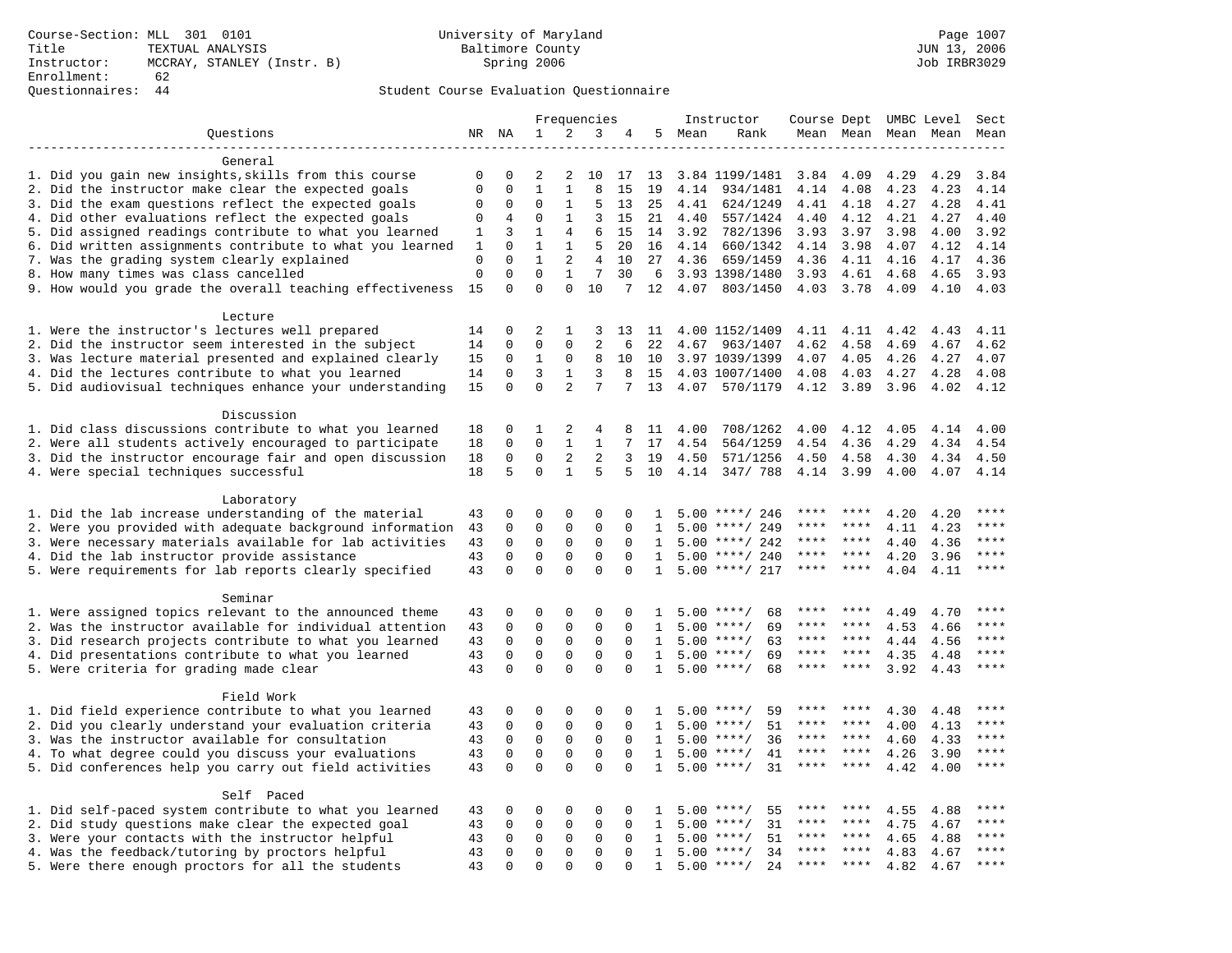| Course-Section: MLL 301 0101 |    |                            | University of Maryland                  | Page 1007    |
|------------------------------|----|----------------------------|-----------------------------------------|--------------|
| Title                        |    | TEXTUAL ANALYSIS           | Baltimore County                        | JUN 13, 2006 |
| Instructor:                  |    | MCCRAY, STANLEY (Instr. B) | Spring 2006                             | Job IRBR3029 |
| Enrollment:                  | 62 |                            |                                         |              |
| Ouestionnaires: 44           |    |                            | Student Course Evaluation Ouestionnaire |              |

| Credits Earned |    | Cum. GPA      |    |             | Expected Grades | Reasons             |    | Type                        |    | Majors                            |  |
|----------------|----|---------------|----|-------------|-----------------|---------------------|----|-----------------------------|----|-----------------------------------|--|
| $00 - 27$      | 2  | $0.00 - 0.99$ |    | Α           | -31             | Required for Majors |    | Graduate                    | 0  | Major                             |  |
| $28 - 55$      |    | $1.00 - 1.99$ |    | В           | ל               |                     |    |                             |    |                                   |  |
| $56 - 83$      | 6  | $2.00 - 2.99$ | 7  | $\sim$<br>◡ |                 | General             |    | Under-grad                  | 44 | Non-major                         |  |
| $84 - 150$     | 11 | $3.00 - 3.49$ | 13 | D           | 0               |                     |    |                             |    |                                   |  |
| Grad.          | 0  | $3.50 - 4.00$ | 10 | F           | 0               | Electives           |    |                             |    | #### - Means there are not enough |  |
|                |    |               |    | Ρ           | 0               |                     |    | responses to be significant |    |                                   |  |
|                |    |               |    |             | $\Omega$        | Other               | 35 |                             |    |                                   |  |
|                |    |               |    | っ           | 2               |                     |    |                             |    |                                   |  |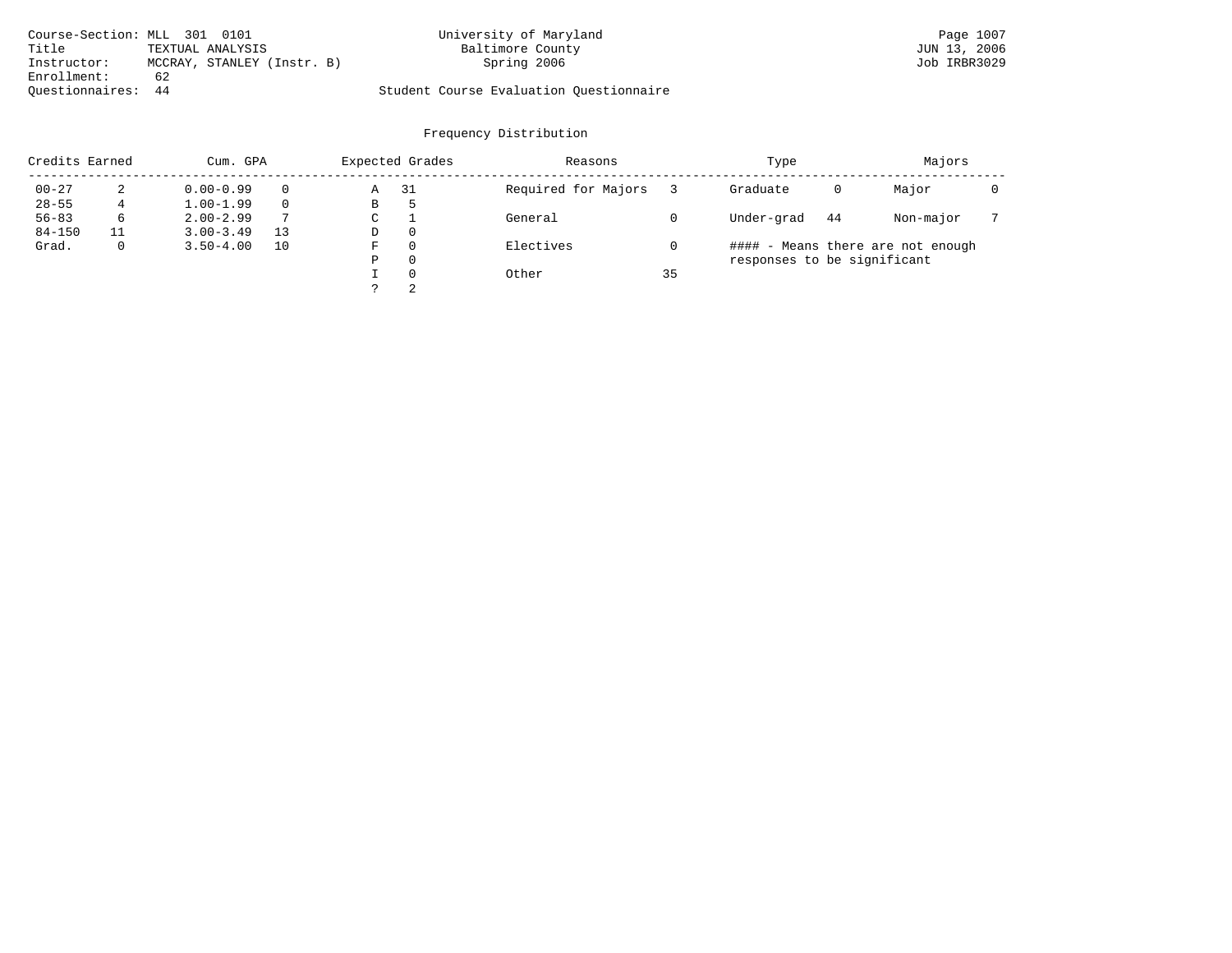# Questionnaires: 44 Student Course Evaluation Questionnaire

|                                                                                                                |                |              |                         |                | Frequencies             |                         |                   |      | Instructor                               | Course Dept UMBC Level |             |              |              | Sect        |
|----------------------------------------------------------------------------------------------------------------|----------------|--------------|-------------------------|----------------|-------------------------|-------------------------|-------------------|------|------------------------------------------|------------------------|-------------|--------------|--------------|-------------|
| Questions                                                                                                      |                | NR NA        | $\mathbf{1}$            | 2              | 3                       | 4                       | 5                 | Mean | Rank                                     |                        | Mean Mean   |              | Mean Mean    | Mean        |
|                                                                                                                |                |              |                         |                |                         |                         |                   |      |                                          |                        |             |              |              |             |
| General                                                                                                        |                |              |                         |                |                         |                         |                   |      |                                          |                        |             |              |              |             |
| 1. Did you gain new insights, skills from this course                                                          | 0              | 0            | 0                       | $\Omega$       | 3                       | 8                       | 33                | 4.68 | 373/1481                                 | 4.68                   | 4.09        | 4.29         | 4.29         | 4.68        |
| 2. Did the instructor make clear the expected goals                                                            | $\mathbf 0$    | $\mathbf 0$  | $\Omega$                | $\mathbf{1}$   | $\overline{2}$          | 7                       | 34                | 4.68 | 299/1481                                 | 4.68                   | 4.08        | 4.23         | 4.23         | 4.68        |
| 3. Did the exam questions reflect the expected goals                                                           | 0              | 0            | $\mathbf 0$             | 1              | 1                       | 5                       | 37                | 4.77 | 228/1249                                 | 4.77                   | 4.18        | 4.27         | 4.28         | 4.77        |
| 4. Did other evaluations reflect the expected goals                                                            | $\Omega$       | 20           | $\mathbf{0}$            | 0              | $\mathbf 0$             | $\mathbf{1}$            | 23                | 4.96 | 68/1424                                  | 4.96                   | 4.12        | 4.21         | 4.27         | 4.96        |
| 5. Did assigned readings contribute to what you learned                                                        | 0              | 1            | 2                       | $\mathbf 0$    | $\mathbf 0$             | 9                       | 32                | 4.60 | 241/1396                                 | 4.60                   | 3.97        | 3.98         | 4.00         | 4.60        |
| 6. Did written assignments contribute to what you learned                                                      | $\mathbf 0$    | 19           | $\mathbf 0$             | $\mathbf{1}$   | $\mathbf 0$             | 2                       | 22                | 4.80 | 112/1342                                 | 4.80                   | 3.98        | 4.07         | 4.12         | 4.80        |
| 7. Was the grading system clearly explained                                                                    | $\mathsf 0$    | $\Omega$     | $\Omega$<br>$\Omega$    | $\Omega$       | $\Omega$                | 2                       | 42                | 4.95 | 51/1459                                  | 4.95                   | 4.11        | 4.16         | 4.17         | 4.95        |
| 8. How many times was class cancelled                                                                          | $\overline{3}$ | $\mathbf 1$  | $\mathbf{1}$            | 0<br>$\Omega$  | $\mathbf 0$<br>$\Omega$ | 23<br>8                 | 17                |      | 4.43 1100/1480                           | 4.43                   | 4.61        | 4.68         | 4.65         | 4.43        |
| 9. How would you grade the overall teaching effectiveness                                                      | 11             | 3            |                         |                |                         |                         | 21                | 4.60 | 259/1450                                 | 4.60                   | 3.78        | 4.09         | 4.10         | 4.60        |
| Lecture                                                                                                        |                |              |                         |                |                         |                         |                   |      |                                          |                        |             |              |              |             |
| 1. Were the instructor's lectures well prepared                                                                | 1              | 0            | $\Omega$                | 1              | $\mathbf 0$             | 6                       | 36                | 4.79 | 350/1409                                 | 4.79                   | 4.11        | 4.42         | 4.43         | 4.79        |
| 2. Did the instructor seem interested in the subject                                                           | 1              | 0            | $\Omega$                | $\mathbf 0$    | 1                       | 2                       | 40                | 4.91 | 500/1407                                 | 4.91                   | 4.58        | 4.69         | 4.67         | 4.91        |
| 3. Was lecture material presented and explained clearly                                                        | 1              | 0            | $\mathbf{0}$            | $\mathbf{1}$   | $\mathbf 0$             | 6                       | 36                | 4.79 | 223/1399                                 | 4.79                   | 4.05        | 4.26         | 4.27         | 4.79        |
| 4. Did the lectures contribute to what you learned                                                             | 1              | $\Omega$     | $\Omega$                | $\overline{c}$ | $\overline{2}$          | 3                       | 36                | 4.70 | 385/1400                                 | 4.70                   | 4.03        | 4.27         | 4.28         | 4.70        |
| 5. Did audiovisual techniques enhance your understanding                                                       | 3              | $\mathbf{1}$ | $\Omega$                | $\Omega$       | 3                       | 7                       | 30                | 4.68 | 172/1179                                 | 4.68                   | 3.89        | 3.96         | 4.02         | 4.68        |
|                                                                                                                |                |              |                         |                |                         |                         |                   |      |                                          |                        |             |              |              |             |
| Discussion                                                                                                     |                |              |                         |                |                         |                         |                   |      |                                          |                        |             |              |              |             |
| 1. Did class discussions contribute to what you learned                                                        | 18             | 0            | $\Omega$                | $\Omega$       | 1                       | 5                       | 20                | 4.73 | 220/1262                                 | 4.73                   | 4.12        | 4.05         | 4.14         | 4.73        |
| 2. Were all students actively encouraged to participate                                                        | 18             | 0            | $\Omega$                | 0              | $\mathbf 0$             | $\Omega$                | 26                | 5.00 | 1/1259                                   | 5.00                   | 4.36        | 4.29         | 4.34         | 5.00        |
| 3. Did the instructor encourage fair and open discussion                                                       | 18             | 0            | $\mathbf 0$             | 0              | $\mathbf 0$             | 0                       | 26                | 5.00 | 1/1256                                   | 5.00                   | 4.58        | 4.30         | 4.34         | 5.00        |
| 4. Were special techniques successful                                                                          | 19             | 12           | $\overline{2}$          | $\Omega$       | $\mathbf 0$             | $\mathbf{1}$            | 10                | 4.31 | 270/ 788                                 | 4.31                   | 3.99        | 4.00         | 4.07         | 4.31        |
|                                                                                                                |                |              |                         |                |                         |                         |                   |      |                                          |                        |             |              |              |             |
| Laboratory                                                                                                     |                |              |                         |                |                         |                         |                   |      |                                          |                        |             |              |              |             |
| 1. Did the lab increase understanding of the material                                                          | 43             | 0            | $\Omega$                | 0              | $\mathbf 0$             | $\Omega$                | 1                 |      | $5.00$ ****/ 246                         |                        |             | 4.20         | 4.20         |             |
| 2. Were you provided with adequate background information                                                      | 43             | 0            | $\mathbf 0$             | 0              | $\mathbf 0$             | 0                       | 1                 | 5.00 | ****/ 249                                | ****                   | ****        | 4.11         | 4.23         | ****        |
| 3. Were necessary materials available for lab activities                                                       | 43             | 0            | $\mathbf 0$             | 0              | $\mathsf 0$             | $\mathbf 0$             | 1                 | 5.00 | ****/ 242                                | ****                   | $* * * * *$ | 4.40         | 4.36         | $***$       |
| 4. Did the lab instructor provide assistance                                                                   | 43             | 0            | $\Omega$                | 0              | $\mathbf 0$             | $\Omega$                | $\mathbf{1}$      | 5.00 | ****/ 240                                | ****                   | ****        | 4.20         | 3.96         | ****        |
| 5. Were requirements for lab reports clearly specified                                                         | 43             | 0            | $\mathbf 0$             | $\Omega$       | $\mathbf 0$             | $\Omega$                | $\mathbf{1}$      |      | $5.00$ ****/ 217                         | ****                   | ****        | 4.04         | 4.11         | ****        |
|                                                                                                                |                |              |                         |                |                         |                         |                   |      |                                          |                        |             |              |              |             |
| Seminar                                                                                                        |                |              |                         |                |                         |                         |                   |      |                                          | ****                   | ****        |              |              | ****        |
| 1. Were assigned topics relevant to the announced theme                                                        | 43             | 0<br>0       | $\mathbf 0$<br>$\Omega$ | $\Omega$<br>0  | $\Omega$<br>$\mathbf 0$ | $\Omega$<br>$\mathbf 0$ | 1<br>$\mathbf{1}$ |      | 68<br>$5.00$ ****/<br>69<br>$5.00$ ****/ | ****                   | ****        | 4.49<br>4.53 | 4.70<br>4.66 | ****        |
| 2. Was the instructor available for individual attention                                                       | 43             | $\mathbf 0$  | $\mathbf 0$             | $\mathsf 0$    | $\mathsf 0$             | $\mathbf 0$             | 1                 | 5.00 | $***/$<br>63                             | ****                   | $* * * * *$ | 4.44         | 4.56         | ****        |
| 3. Did research projects contribute to what you learned<br>4. Did presentations contribute to what you learned | 43<br>43       | $\mathbf 0$  | $\mathsf 0$             | $\mathbf 0$    | $\mathsf 0$             | $\mathbf 0$             | 1                 |      | 69<br>$5.00$ ****/                       | $***$ * * *            | $* * * *$   | 4.35         | 4.48         | $***$ * * * |
| 5. Were criteria for grading made clear                                                                        | 43             | $\Omega$     | $\Omega$                | $\Omega$       | $\Omega$                | $\Omega$                | 1                 |      | $5.00$ ****/<br>68                       | ****                   | ****        | 3.92         | 4.43         | ****        |
|                                                                                                                |                |              |                         |                |                         |                         |                   |      |                                          |                        |             |              |              |             |
| Field Work                                                                                                     |                |              |                         |                |                         |                         |                   |      |                                          |                        |             |              |              |             |
| 1. Did field experience contribute to what you learned                                                         | 43             | 0            | 0                       | $\mathbf 0$    | $\mathbf 0$             | 0                       | 1                 |      | $5.00$ ****/<br>59                       |                        |             | 4.30         | 4.48         | ****        |
| 2. Did you clearly understand your evaluation criteria                                                         | 43             | $\Omega$     | $\mathbf 0$             | $\mathbf 0$    | $\mathbf 0$             | $\Omega$                | $\mathbf{1}$      | 5.00 | 51<br>$* * * * /$                        | ****                   | ****        | 4.00         | 4.13         | ****        |
| 3. Was the instructor available for consultation                                                               | 43             | $\mathbf 0$  | $\mathbf{0}$            | $\mathbf 0$    | $\mathbf 0$             | $\Omega$                | $\mathbf{1}$      |      | $5.00$ ****/<br>36                       | ****                   | ****        | 4.60         | 4.33         | ****        |
| 4. To what degree could you discuss your evaluations                                                           | 43             | $\mathbf 0$  | $\mathbf 0$             | $\mathbf 0$    | $\mathbf 0$             | $\Omega$                | $\mathbf{1}$      | 5.00 | $***$ /<br>41                            | ****                   | ****        | 4.26         | 3.90         | ****        |
| 5. Did conferences help you carry out field activities                                                         | 43             | $\Omega$     | $\Omega$                | $\Omega$       | $\Omega$                | $\Omega$                | $\mathbf{1}$      | 5.00 | $***$ /<br>31                            | ****                   | $* * * * *$ | 4.42         | 4.00         | ****        |
|                                                                                                                |                |              |                         |                |                         |                         |                   |      |                                          |                        |             |              |              |             |
| Self Paced                                                                                                     |                |              |                         |                |                         |                         |                   |      |                                          |                        |             |              |              |             |
| 1. Did self-paced system contribute to what you learned                                                        | 43             | 0            | 0                       | $\mathbf 0$    | $\mathbf 0$             | 0                       | 1                 | 5.00 | ****/<br>55                              |                        |             | 4.55         | 4.88         | ****        |
| 2. Did study questions make clear the expected goal                                                            | 43             | 0            | $\mathbf{0}$            | $\mathbf 0$    | $\mathbf 0$             | $\mathbf 0$             | 1                 | 5.00 | 31<br>$***/$                             | ****                   | ****        | 4.75         | 4.67         | ****        |
| 3. Were your contacts with the instructor helpful                                                              | 43             | $\Omega$     | 0                       | $\mathbf 0$    | $\mathbf 0$             | $\Omega$                | 1                 | 5.00 | 51<br>$***/$                             | ****                   | ****        | 4.65         | 4.88         | $***$ * * * |
| 4. Was the feedback/tutoring by proctors helpful                                                               | 43             | $\Omega$     | $\Omega$                | 0              | $\mathbf 0$             | $\Omega$                | $\mathbf{1}$      | 5.00 | 34<br>$***$ /                            | ****                   | ****        | 4.83         | 4.67         | ****        |
| 5. Were there enough proctors for all the students                                                             | 43             | $\Omega$     | $\Omega$                | $\Omega$       | $\Omega$                | $\Omega$                | $\mathbf{1}$      | 5.00 | $***$ /<br>24                            | ****                   |             | 4.82         | 4.67         | ****        |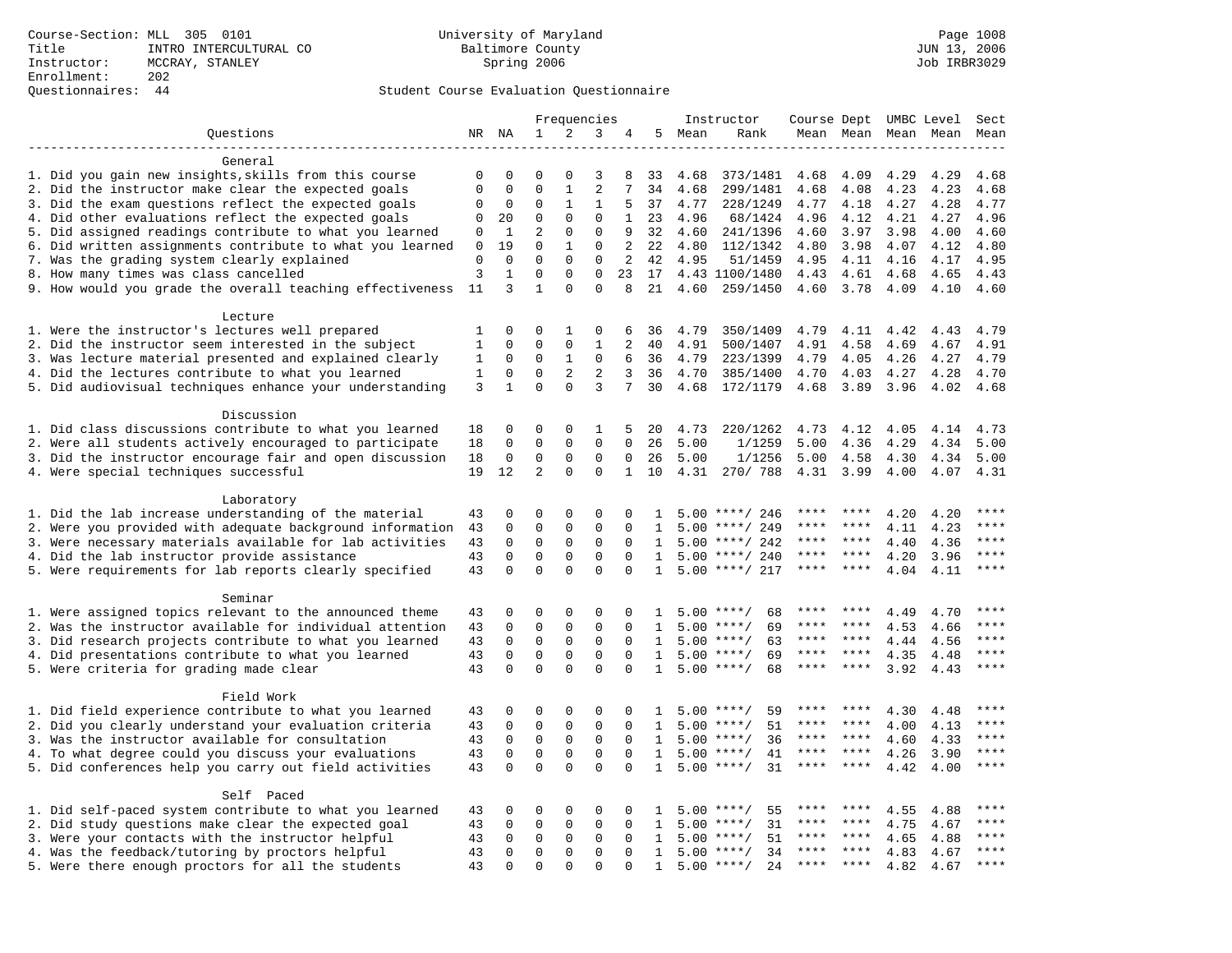|                    | Course-Section: MLL 305 0101 | University of Maryland                  | Page 1008    |
|--------------------|------------------------------|-----------------------------------------|--------------|
| Title              | INTRO INTERCULTURAL CO       | Baltimore County                        | JUN 13, 2006 |
| Instructor:        | MCCRAY, STANLEY              | Spring 2006                             | Job IRBR3029 |
| Enrollment:        | 202                          |                                         |              |
| Ouestionnaires: 44 |                              | Student Course Evaluation Ouestionnaire |              |

| Credits Earned |              | Cum. GPA      |    |   | Expected Grades | Reasons                |    | Type                        |    | Majors                            |    |
|----------------|--------------|---------------|----|---|-----------------|------------------------|----|-----------------------------|----|-----------------------------------|----|
| $00 - 27$      |              | $0.00 - 0.99$ |    | Α | -27             | Required for Majors 13 |    | Graduate                    | 0  | Major                             |    |
| $28 - 55$      |              | $1.00 - 1.99$ |    | В | 6               |                        |    |                             |    |                                   |    |
| $56 - 83$      | 5            | $2.00 - 2.99$ | 2  | C | $\Omega$        | General                | 10 | Under-grad                  | 44 | Non-major                         | 13 |
| $84 - 150$     | 13           | $3.00 - 3.49$ |    | D | $\Omega$        |                        |    |                             |    |                                   |    |
| Grad.          | $\mathbf{0}$ | $3.50 - 4.00$ | 10 | F | $\Omega$        | Electives              |    |                             |    | #### - Means there are not enough |    |
|                |              |               |    | Ρ | $\Omega$        |                        |    | responses to be significant |    |                                   |    |
|                |              |               |    |   | $\Omega$        | Other                  | 11 |                             |    |                                   |    |
|                |              |               |    |   | $\Omega$        |                        |    |                             |    |                                   |    |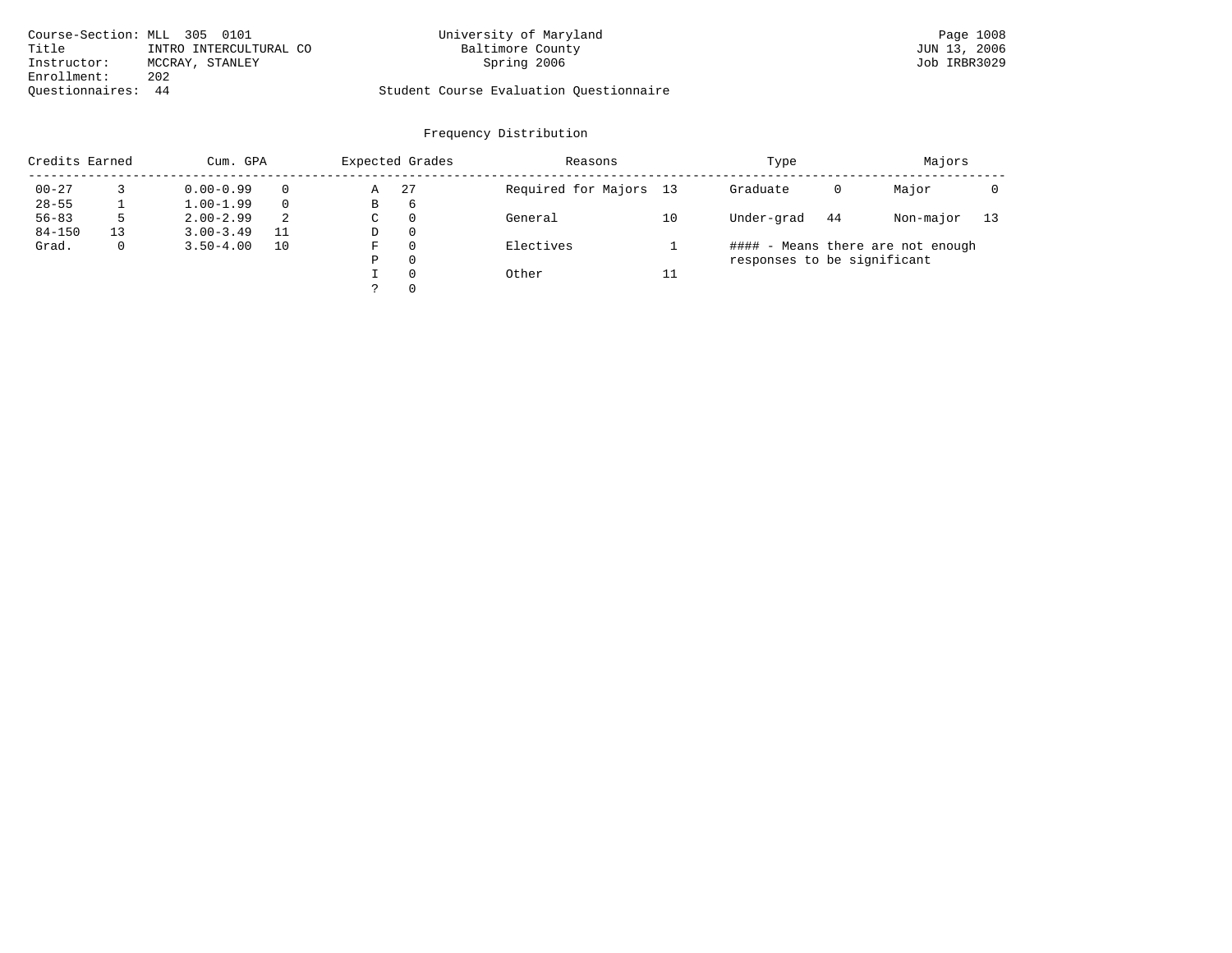|                                                           |                |          |          |          | Frequencies |          |          |      | Instructor     | Course Dept |                | UMBC Level |      | Sect |
|-----------------------------------------------------------|----------------|----------|----------|----------|-------------|----------|----------|------|----------------|-------------|----------------|------------|------|------|
| Ouestions                                                 | NR             | NA       |          |          | 3           |          | .5       | Mean | Rank           |             | Mean Mean      | Mean       | Mean | Mean |
| General                                                   |                |          |          |          |             |          |          |      |                |             |                |            |      |      |
| 1. Did you gain new insights, skills from this course     |                |          |          |          |             |          | 3        | 4.75 | 292/1481       |             | 4.75 4.09 4.29 |            | 4.29 | 4.75 |
| 2. Did the instructor make clear the expected goals       |                |          | $\Omega$ |          | $\Omega$    |          |          | 4.25 | 822/1481       | 4.25        | 4.08           | 4.23       | 4.23 | 4.25 |
| 3. Did the exam questions reflect the expected goals      |                | $\Omega$ | $\Omega$ |          |             | $\cap$   | 3        | 4.50 | 498/1249       | 4.50        | 4.18           | 4.27       | 4.28 | 4.50 |
| 4. Did other evaluations reflect the expected goals       |                | 2        | $\Omega$ |          |             |          |          | 4.00 | 959/1424       | 4.00        | 4.12           | 4.21       | 4.27 | 4.00 |
| 5. Did assigned readings contribute to what you learned   | $\Omega$       |          |          |          |             |          | 3        | 4.75 | 136/1396       | 4.75        | 3.97           | 3.98       | 4.00 | 4.75 |
| 6. Did written assignments contribute to what you learned | $\Omega$       |          |          |          |             |          |          | 4.00 | 755/1342       | 4.00        | 3.98           | 4.07       | 4.12 | 4.00 |
| 7. Was the grading system clearly explained               | $\Omega$       |          | $\Omega$ |          |             |          | $\Omega$ |      | 3.50 1256/1459 | 3.50        | 4.11           | 4.16       | 4.17 | 3.50 |
| 8. How many times was class cancelled                     |                |          | $\Omega$ | $\Omega$ | $\cap$      | 4        | $\Omega$ |      | 4.00 1349/1480 | 4.00        | 4.61           | 4.68       | 4.65 | 4.00 |
| 9. How would you grade the overall teaching effectiveness | $\Omega$       | $\cap$   | $\cap$   | $\cap$   |             | २        |          | 4.25 | 630/1450       | 4.25        | 3.78           | 4.09       | 4.10 | 4.25 |
| Lecture                                                   |                |          |          |          |             |          |          |      |                |             |                |            |      |      |
| 1. Were the instructor's lectures well prepared           |                |          |          |          |             |          |          | 4.50 | 762/1409       | 4.50        | 4.11           | 4.42       | 4.43 | 4.50 |
| 2. Did the instructor seem interested in the subject      |                | $\Omega$ | $\Omega$ | $\Omega$ | $\Omega$    |          |          |      | 4.50 1107/1407 | 4.50        | 4.58           | 4.69       | 4.67 | 4.50 |
| 3. Was lecture material presented and explained clearly   | $\overline{2}$ | $\Omega$ | $\Omega$ | $\Omega$ | $\Omega$    |          |          | 4.50 | 567/1399       | 4.50        | 4.05           | 4.26       | 4.27 | 4.50 |
| 4. Did the lectures contribute to what you learned        | $\mathfrak{D}$ | $\Omega$ | $\Omega$ | $\Omega$ | $\Omega$    | $\Omega$ | 2        | 5.00 | 1/1400         | 5.00        | 4.03           | 4.27       | 4.28 | 5.00 |
| 5. Did audiovisual techniques enhance your understanding  | 2              |          |          |          |             |          |          |      | 3.00 1041/1179 | 3.00        | 3.89           | 3.96       | 4.02 | 3.00 |
| Discussion                                                |                |          |          |          |             |          |          |      |                |             |                |            |      |      |
| 1. Did class discussions contribute to what you learned   |                | $\Omega$ | 0        | $\Omega$ | $\Omega$    |          |          | 5.00 | 1/1262         | 5.00        | 4.12           | 4.05       | 4.14 | 5.00 |
| 2. Were all students actively encouraged to participate   |                | $\Omega$ | $\Omega$ | $\Omega$ | $\Omega$    |          |          | 4.67 | 451/1259       | 4.67        | 4.36           | 4.29       | 4.34 | 4.67 |
| 3. Did the instructor encourage fair and open discussion  |                |          |          |          |             |          | 3        | 5.00 | 1/1256         | 5.00        | 4.58           | 4.30       | 4.34 | 5.00 |

| Credits Earned |   | Cum. GPA      |          | Expected Grades | Reasons             | Type                        |   | Majors                            |  |
|----------------|---|---------------|----------|-----------------|---------------------|-----------------------------|---|-----------------------------------|--|
| $00 - 27$      |   | $0.00 - 0.99$ | $\Omega$ | Α               | Required for Majors | Graduate                    | 0 | Major                             |  |
| $28 - 55$      | 0 | $1.00 - 1.99$ | $\Omega$ | В               |                     |                             |   |                                   |  |
| $56 - 83$      |   | $2.00 - 2.99$ | $\Omega$ | C               | General             | Under-grad                  | 4 | Non-major                         |  |
| $84 - 150$     |   | $3.00 - 3.49$ | 0        | D               |                     |                             |   |                                   |  |
| Grad.          | 0 | $3.50 - 4.00$ | 2        | F               | Electives           |                             |   | #### - Means there are not enough |  |
|                |   |               |          | D               |                     | responses to be significant |   |                                   |  |
|                |   |               |          |                 | Other               |                             |   |                                   |  |
|                |   |               |          |                 |                     |                             |   |                                   |  |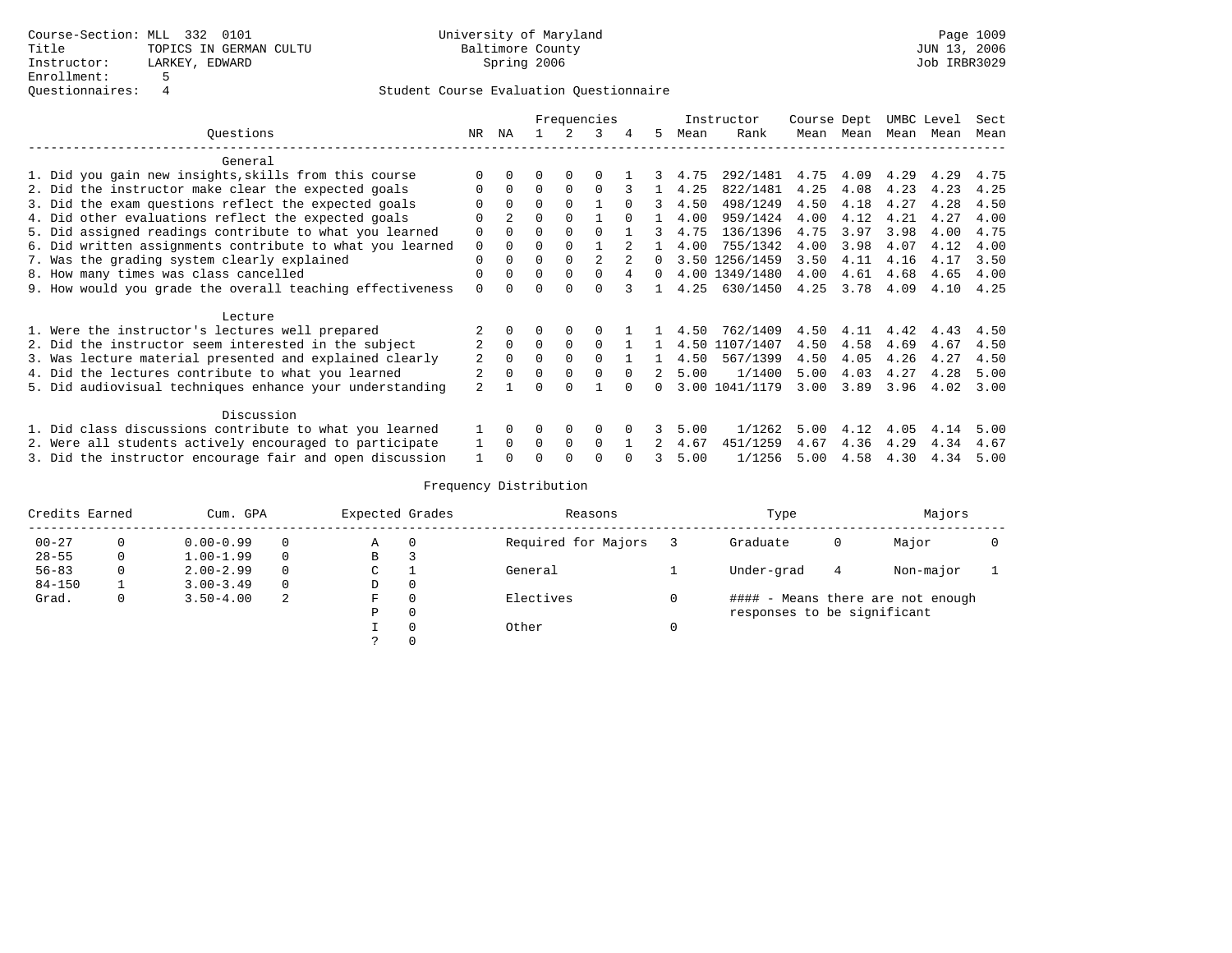|                                                           |     |              |          | Frequencies  |                |     |     |      | Instructor       | Course Dept |      | UMBC Level |      | Sect |
|-----------------------------------------------------------|-----|--------------|----------|--------------|----------------|-----|-----|------|------------------|-------------|------|------------|------|------|
| Ouestions                                                 | NR. | ΝA           |          |              | 3              | 4   | 5   | Mean | Rank             | Mean        | Mean | Mean       | Mean | Mean |
| General                                                   |     |              |          |              |                |     |     |      |                  |             |      |            |      |      |
| 1. Did you gain new insights, skills from this course     |     | $\Omega$     |          |              |                |     |     |      | 3.87 1187/1481   | 3.87        | 4.09 | 4.29       | 4.45 | 3.87 |
| 2. Did the instructor make clear the expected goals       |     | $\mathbf 0$  | $\Omega$ |              |                | 8   | 4   |      | 4.00 1000/1481   | 4.00        | 4.08 | 4.23       | 4.32 | 4.00 |
| 3. Did the exam questions reflect the expected goals      |     | 12           | $\Omega$ | $\Omega$     |                |     |     |      | $4.33$ ****/1249 | ****        | 4.18 | 4.27       | 4.44 | **** |
| 4. Did other evaluations reflect the expected goals       |     |              |          |              |                |     |     | 4.00 | 959/1424         | 4.00        | 4.12 | 4.21       | 4.35 | 4.00 |
| 5. Did assigned readings contribute to what you learned   |     | 0            |          | $\Omega$     |                |     | 4   | 3.86 | 839/1396         | 3.86        | 3.97 | 3.98       | 4.09 | 3.86 |
| 6. Did written assignments contribute to what you learned |     | $\Omega$     | U        |              |                | q   |     | 4.21 | 573/1342         | 4.21        | 3.98 | 4.07       | 4.21 | 4.21 |
| 7. Was the grading system clearly explained               |     | 0            | U        |              |                |     | 1 O | 4.57 | 378/1459         | 4.57        | 4.11 | 4.16       | 4.25 | 4.57 |
| 8. How many times was class cancelled                     |     | $\Omega$     | 0        | $\Omega$     | 0              |     | 14  | 5.00 | 1/1480           | 5.00        | 4.61 | 4.68       | 4.74 | 5.00 |
| 9. How would you grade the overall teaching effectiveness |     | <sup>n</sup> |          | <sup>n</sup> | $\mathfrak{D}$ | 1 O | 2   | 4.00 | 836/1450         | 4.00        | 3.78 | 4.09       | 4.28 | 4.00 |
| Lecture                                                   |     |              |          |              |                |     |     |      |                  |             |      |            |      |      |
| 1. Were the instructor's lectures well prepared           |     |              |          |              |                |     |     | 4.50 | 762/1409         | 4.50        | 4.11 | 4.42       | 4.51 | 4.50 |
| 2. Did the instructor seem interested in the subject      | 0   | $\Omega$     | $\Omega$ |              | $\Omega$       |     | 12  | 4.67 | 963/1407         | 4.67        | 4.58 | 4.69       | 4.79 | 4.67 |
| 3. Was lecture material presented and explained clearly   | 0   | $\Omega$     | 0        | $\Omega$     | 2              |     | б.  | 4.27 | 819/1399         | 4.27        | 4.05 | 4.26       | 4.36 | 4.27 |
| 4. Did the lectures contribute to what you learned        | 0   | 0            | $\Omega$ |              |                |     | 9   | 4.33 | 791/1400         | 4.33        | 4.03 | 4.27       | 4.38 | 4.33 |
| 5. Did audiovisual techniques enhance your understanding  | 0   |              |          |              |                |     |     | 4.08 | 566/1179         | 4.08        | 3.89 | 3.96       | 4.07 | 4.08 |
| Discussion                                                |     |              |          |              |                |     |     |      |                  |             |      |            |      |      |
| 1. Did class discussions contribute to what you learned   | 3   | 0            |          |              |                |     |     | 3.67 | 931/1262         | 3.67        | 4.12 | 4.05       | 4.33 | 3.67 |
| 2. Were all students actively encouraged to participate   | 3   | $\Omega$     |          |              | $\Omega$       |     | 8   | 4.25 | 783/1259         | 4.25        | 4.36 | 4.29       | 4.57 | 4.25 |
| 3. Did the instructor encourage fair and open discussion  | 3   |              |          | $\Omega$     | 0              |     | 9   | 4.50 | 571/1256         | 4.50        | 4.58 | 4.30       | 4.60 | 4.50 |
| 4. Were special techniques successful                     | 3   |              |          |              |                |     | F   | 4.33 | 254/788          | 4.33        | 3.99 | 4.00       | 4.26 | 4.33 |

| Credits Earned |   | Cum. GPA      |          |               | Expected Grades | Reasons             |    | Type                        |    | Majors                            |  |
|----------------|---|---------------|----------|---------------|-----------------|---------------------|----|-----------------------------|----|-----------------------------------|--|
| $00 - 27$      | 6 | $0.00 - 0.99$ |          | A             | - 11            | Required for Majors |    | Graduate                    | כ  | Major                             |  |
| $28 - 55$      | 2 | $1.00 - 1.99$ |          | В             |                 |                     |    |                             |    |                                   |  |
| $56 - 83$      | 0 | $2.00 - 2.99$ | $\Omega$ | $\sim$<br>◡   | 0               | General             |    | Under-grad                  | 10 | Non-major                         |  |
| $84 - 150$     | 2 | $3.00 - 3.49$ | 2        | D             | 0               |                     |    |                             |    |                                   |  |
| Grad.          | 5 | $3.50 - 4.00$ | 12       | F             | 0               | Electives           |    |                             |    | #### - Means there are not enough |  |
|                |   |               |          | Ρ             | 0               |                     |    | responses to be significant |    |                                   |  |
|                |   |               |          |               | 0               | Other               | 10 |                             |    |                                   |  |
|                |   |               |          | $\mathcal{L}$ |                 |                     |    |                             |    |                                   |  |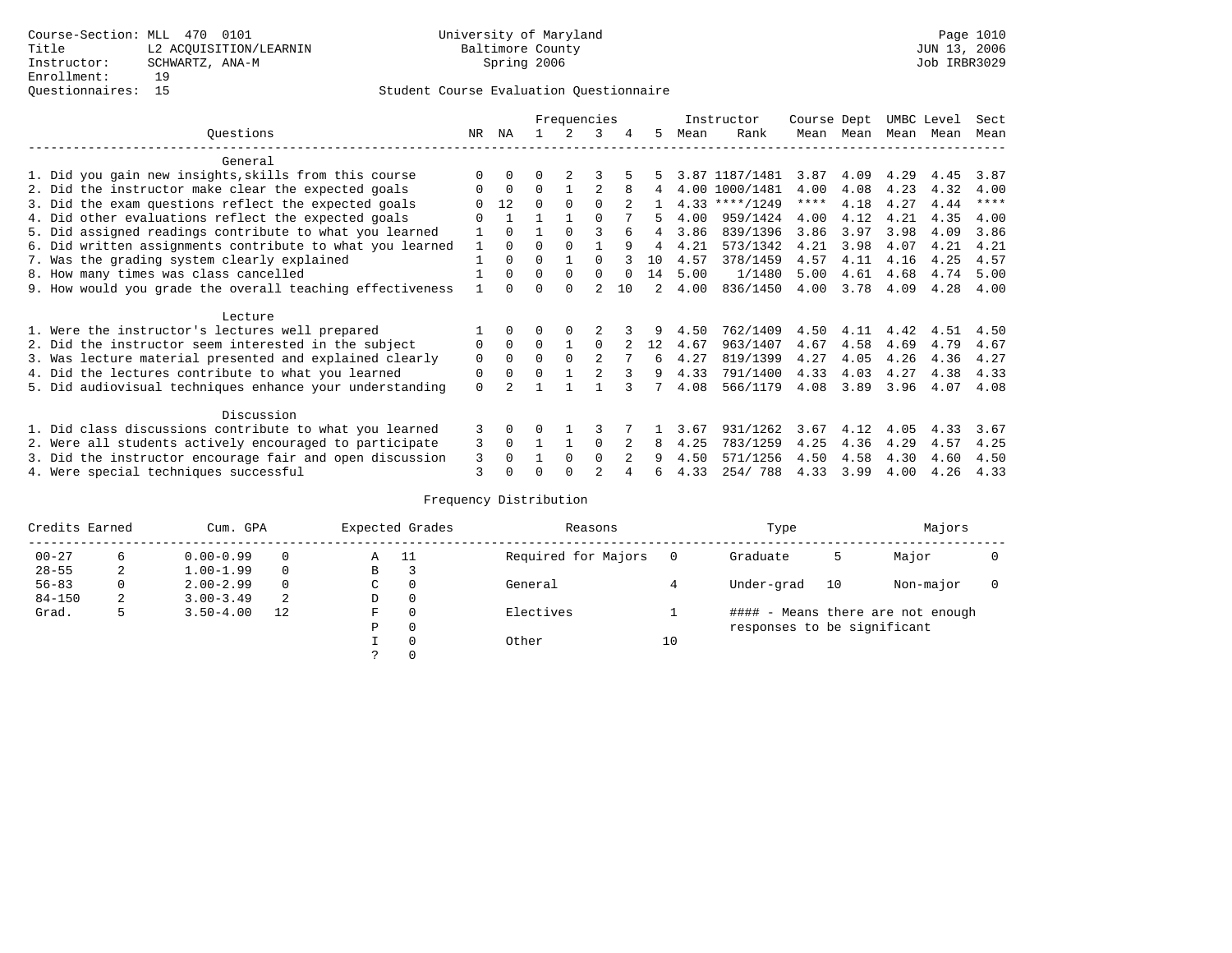|                                                           |              |              |                |              | Frequencies    |              |                |      | Instructor         | Course Dept UMBC Level |           |      |           | Sect          |
|-----------------------------------------------------------|--------------|--------------|----------------|--------------|----------------|--------------|----------------|------|--------------------|------------------------|-----------|------|-----------|---------------|
| Ouestions                                                 |              | NR NA        | $\mathbf{1}$   | 2            | 3              | 4            | 5              | Mean | Rank               |                        | Mean Mean |      | Mean Mean | Mean          |
| General                                                   |              |              |                |              |                |              |                |      |                    |                        |           |      |           |               |
| 1. Did you gain new insights, skills from this course     | 0            | $\Omega$     | 0              | 1            | 4              |              | 11             | 4.22 | 896/1481           | 4.22                   | 4.09      | 4.29 | 4.28      | 4.22          |
| 2. Did the instructor make clear the expected goals       | $\mathbf{0}$ | $\mathbf 0$  | $\mathbf 1$    | $\mathbf{1}$ | 7              | 7            | 7              |      | 3.78 1189/1481     | 3.78                   | 4.08      | 4.23 | 4.11      | 3.78          |
| 3. Did the exam questions reflect the expected goals      | 1            | $\mathbf{0}$ | $\overline{4}$ | $\mathbf 0$  | 3              | 6            | 9              |      | 3.73 1061/1249     | 3.73                   | 4.18      | 4.27 | 4.24      | 3.73          |
| 4. Did other evaluations reflect the expected goals       | $\mathbf 0$  | $\mathbf{0}$ | $\overline{2}$ | 3            | $\overline{3}$ | 9            | 6              |      | 3.61 1242/1424     | 3.61                   | 4.12      | 4.21 | 4.16      | 3.61          |
| 5. Did assigned readings contribute to what you learned   | 1            | $\Omega$     | $\mathbf{1}$   | 3            | 3              |              | 10             | 3.91 | 801/1396           | 3.91                   | 3.97      | 3.98 | 4.00      | 3.91          |
| 6. Did written assignments contribute to what you learned | 2            | $\Omega$     | $\mathbf{1}$   | $\mathbf{1}$ | 6              | 5            | 8              | 3.86 | 920/1342           | 3.86                   | 3.98      | 4.07 | 4.18      | 3.86          |
| 7. Was the grading system clearly explained               | $\mathbf{0}$ | $\Omega$     | $\Omega$       | 2            | $\overline{2}$ | 4            | 15             | 4.39 | 623/1459           | 4.39                   | 4.11      | 4.16 | 4.01      | 4.39          |
| 8. How many times was class cancelled                     | $\mathbf{1}$ | $\Omega$     | $\mathbf 0$    | $\mathbf 0$  | $\Omega$       | 2            | 20             |      | 4.91 702/1480      | 4.91                   | 4.61      | 4.68 | 4.74      | 4.91          |
| 9. How would you grade the overall teaching effectiveness | 4            | 0            | $\mathbf{1}$   | $\mathbf{1}$ | 5              | 8            | 4              |      | 3.68 1151/1450     | 3.68                   | 3.78      | 4.09 | 3.96      | 3.68          |
| Lecture                                                   |              |              |                |              |                |              |                |      |                    |                        |           |      |           |               |
| 1. Were the instructor's lectures well prepared           | $\Omega$     | $\Omega$     | 1              | 4            | 3              |              | 10             |      | 3.83 1234/1409     | 3.83                   | 4.11      | 4.42 | 4.36      | 3.83          |
| 2. Did the instructor seem interested in the subject      | $\mathbf 0$  | $\Omega$     | $\mathbf 0$    | $\mathbf{1}$ | $\overline{2}$ | 2            | 18             |      | 4.61 1031/1407     | 4.61                   | 4.58      | 4.69 | 4.73      | 4.61          |
| 3. Was lecture material presented and explained clearly   | $\mathbf 0$  | $\mathbf 0$  | 3              | 2            | 3              | 6            | 9              |      | 3.70 1185/1399     | 3.70                   | 4.05      | 4.26 | 4.16      | 3.70          |
| 4. Did the lectures contribute to what you learned        | $\mathbf{0}$ | $\mathbf 0$  | $\overline{3}$ | 2            | $\overline{2}$ | 9            | 7              |      | 3.65 1187/1400     | 3.65                   | 4.03      | 4.27 | 4.17      | 3.65          |
| 5. Did audiovisual techniques enhance your understanding  | $\mathbf{1}$ | 7            | 3              | $\mathbf{1}$ | 8              | $\mathbf{1}$ | $\overline{2}$ |      | 2.87 1091/1179     | 2.87                   | 3.89      | 3.96 | 3.81 2.87 |               |
| Discussion                                                |              |              |                |              |                |              |                |      |                    |                        |           |      |           |               |
| 1. Did class discussions contribute to what you learned   | 1            | $\Omega$     | 1              | 1            | 5              | 6            | 9              | 3.95 | 752/1262           | 3.95                   | 4.12      | 4.05 | 4.07      | 3.95          |
| 2. Were all students actively encouraged to participate   | 2            | $\Omega$     | $\mathbf{1}$   | 3            | 3              | 3            | 11             | 3.95 | 936/1259           | 3.95                   | 4.36      | 4.29 | 4.30      | 3.95          |
| 3. Did the instructor encourage fair and open discussion  | $1\,$        | 0            | $\mathbf{1}$   | $\mathbf 0$  | 3              | 4            | 14             | 4.36 | 704/1256           | 4.36                   | 4.58      | 4.30 | 4.33      | 4.36          |
| 4. Were special techniques successful                     | $\mathbf{1}$ | 3            | $\overline{a}$ | 6            | 3              | 4            | 4              | 3.11 | 710/ 788           | 3.11                   | 3.99      | 4.00 |           | $3.97$ $3.11$ |
| Seminar                                                   |              |              |                |              |                |              |                |      |                    |                        |           |      |           |               |
| 1. Were assigned topics relevant to the announced theme   | 22           | $\mathbf 0$  | 0              | 0            | 0              | $\Omega$     |                |      | $5.00$ ****/<br>68 | ****                   | ****      | 4.49 | 4.23      | ****          |
| 2. Was the instructor available for individual attention  | 22           | $\mathbf 0$  | $\mathbf 0$    | $\mathbf{0}$ | $\mathbf 0$    | $\Omega$     | 1              |      | $5.00$ ****/<br>69 | ****                   |           | 4.53 | 4.46      | ****          |
| 3. Did research projects contribute to what you learned   | 22           | $\Omega$     | $\mathbf 0$    | $\mathbf{0}$ | $\mathbf 0$    | $\Omega$     | 1              | 5.00 | $***/$<br>63       | ****                   | ****      | 4.44 | 4.44      | ****          |
| 4. Did presentations contribute to what you learned       | 22           | $\Omega$     | $\mathbf 0$    | $\mathbf 0$  | $\mathbf 0$    | $\Omega$     | 1              |      | $5.00$ ****/<br>69 | $***$ * *              | ****      | 4.35 | 4.16      | $***$         |
| 5. Were criteria for grading made clear                   | 22           | $\Omega$     | $\Omega$       | $\Omega$     | $\Omega$       | $\Omega$     | $\mathbf{1}$   |      | $5.00$ ****/<br>68 | ****                   | $***$ *   | 3.92 | 3.71      | ****          |
| Field Work                                                |              |              |                |              |                |              |                |      |                    |                        |           |      |           |               |
| 1. Did field experience contribute to what you learned    | 22           | $\mathbf 0$  | 0              | 0            | 0              | 1            | $\Omega$       | 4.00 | 59<br>$***$ /      |                        |           | 4.30 | 4.01      |               |
| 2. Did you clearly understand your evaluation criteria    | 22           | $\mathbf 0$  | $\mathbf 0$    | $\mathbf{0}$ | $\mathbf 0$    | 1            | 0              | 4.00 | 51<br>$***/$       | ****                   | ****      | 4.00 | 3.81      | ****          |
| 3. Was the instructor available for consultation          | 22           | $\Omega$     | $\Omega$       | $\Omega$     | $\Omega$       | $\Omega$     | $\mathbf{1}$   | 5.00 | 36<br>$***/$       | ****                   | ****      | 4.60 | 4.65      | $***$         |
| 4. To what degree could you discuss your evaluations      | 22           | $\Omega$     | $\mathbf 0$    | $\mathbf 0$  | $\mathbf 0$    | $\Omega$     | 1              | 5.00 | $***$ /<br>41      | ****                   | ****      | 4.26 | 4.27      | $***$         |
| 5. Did conferences help you carry out field activities    | 22           | $\Omega$     | $\Omega$       | $\Omega$     | $\Omega$       | $\Omega$     | $\mathbf{1}$   |      | $5.00$ ****/<br>31 | ****                   | ****      | 4.42 | 4.58      | ****          |
| Self Paced                                                |              |              |                |              |                |              |                |      |                    |                        |           |      |           |               |
| 1. Did self-paced system contribute to what you learned   | 22           | $\mathbf 0$  | 0              | 0            | 0              | 0            |                | 5.00 | $***/$<br>55       |                        |           | 4.55 | 4.38      |               |
| 2. Did study questions make clear the expected goal       | 22           | $\mathbf 0$  | $\mathbf 0$    | $\mathbf{0}$ | $\mathbf 0$    | $\mathbf 0$  | 1              | 5.00 | 31<br>$***$ /      | ****                   | ****      | 4.75 | 4.95      | ****          |
| 3. Were your contacts with the instructor helpful         | 22           | $\Omega$     | $\mathbf 0$    | $\mathbf 0$  | $\mathbf 0$    | $\Omega$     | $\mathbf{1}$   | 5.00 | $***/$<br>51       | ****                   | ****      | 4.65 | 4.54      | ****          |
| 4. Was the feedback/tutoring by proctors helpful          | 22           | $\Omega$     | $\mathbf 0$    | $\mathbf 0$  | $\mathbf 0$    | $\Omega$     | $\mathbf{1}$   | 5.00 | 34<br>$***$ /      |                        | ****      | 4.83 | 5.00      | ****          |
| 5. Were there enough proctors for all the students        | 22           | $\Omega$     | $\Omega$       | $\Omega$     | $\mathbf{1}$   | $\Omega$     | $\Omega$       |      | $3.00$ ****/<br>24 | ****                   | $***$     | 4.82 | 5.00      | ****          |

| Credits Earned |    | Cum. GPA      |   | Expected Grades | Reasons             | Type       |    | Majors                            |  |
|----------------|----|---------------|---|-----------------|---------------------|------------|----|-----------------------------------|--|
| $00 - 27$      |    | $0.00 - 0.99$ |   | 16              | Required for Majors | Graduate   | 10 | Major                             |  |
| $28 - 55$      |    | $1.00 - 1.99$ | В |                 |                     |            |    |                                   |  |
| $56 - 83$      |    | $2.00 - 2.99$ |   |                 | General             | Under-grad | 13 | Non-major                         |  |
| $84 - 150$     |    | $3.00 - 3.49$ |   |                 |                     |            |    |                                   |  |
| Grad.          | 10 | $3.50 - 4.00$ |   |                 | Electives           |            |    | #### - Means there are not enough |  |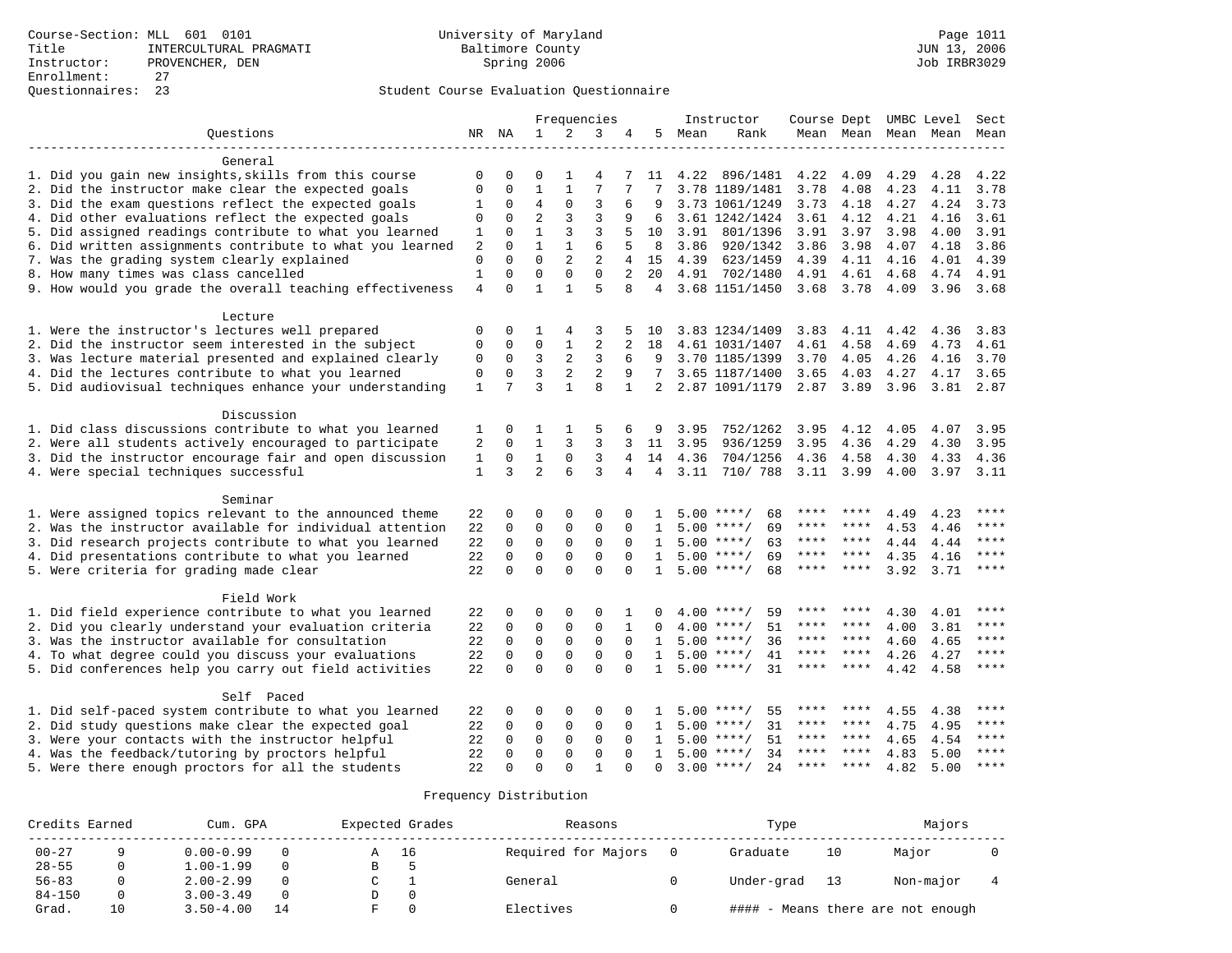I 0 Other 22 . The contract of the contract of the contract of the contract of the contract of the contract of the contract of the contract of the contract of the contract of the contract of the contract of the contract of the contrac

22

P 0 responses to be significant 1 0 0 0 0 0 0 0 0 0 0 0 0 0 0  $22$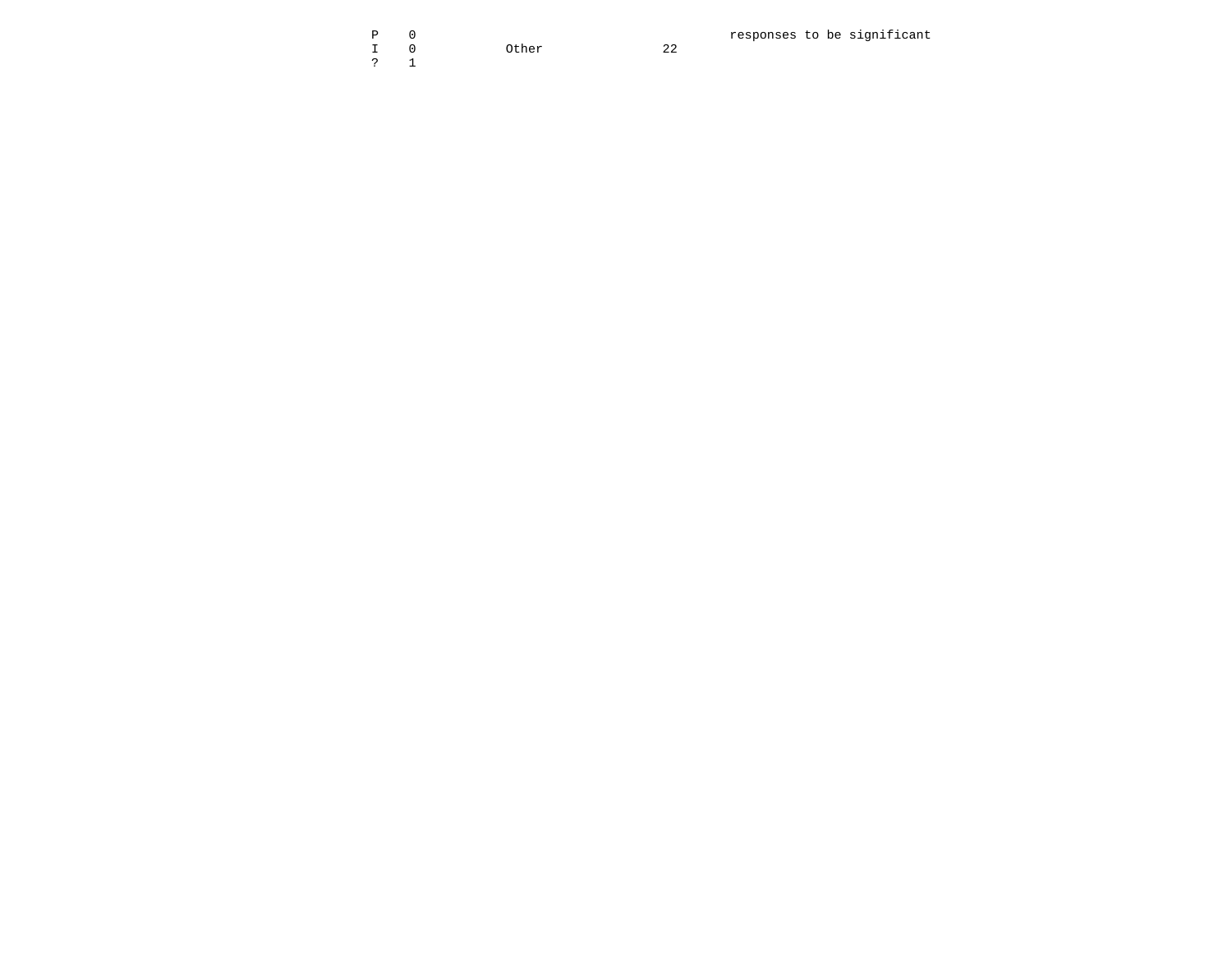### Questionnaires: 19 Student Course Evaluation Questionnaire

|                                                           |             |          |          | Frequencies    |                |    |    |      | Instructor     | Course Dept |           |      | UMBC Level | Sect |
|-----------------------------------------------------------|-------------|----------|----------|----------------|----------------|----|----|------|----------------|-------------|-----------|------|------------|------|
| Ouestions                                                 | NR          | ΝA       |          | 2              | 3              | 4  | 5  | Mean | Rank           |             | Mean Mean | Mean | Mean       | Mean |
| General                                                   |             |          |          |                |                |    |    |      |                |             |           |      |            |      |
| 1. Did you gain new insights, skills from this course     |             | 0        |          |                | 4              |    |    |      | 3.63 1311/1481 | 3.63        | 4.09      | 4.29 | 4.28       | 3.63 |
| 2. Did the instructor make clear the expected goals       |             | $\Omega$ | $\Omega$ | $\Omega$       | 5              | 10 | 4  |      | 3.95 1070/1481 | 3.95        | 4.08      | 4.23 | 4.11       | 3.95 |
| 3. Did the exam questions reflect the expected goals      |             | $\Omega$ | $\Omega$ |                |                | 9  | б. | 4.11 | 846/1249       | 4.11        | 4.18      | 4.27 | 4.24       | 4.11 |
| 4. Did other evaluations reflect the expected goals       |             | $\Omega$ |          |                | $\mathfrak{D}$ | 9  |    | 3.89 | 1101/1424      | 3.89        | 4.12      | 4.21 | 4.16       | 3.89 |
| 5. Did assigned readings contribute to what you learned   | 0           | $\Omega$ | 0        |                | ς              | 9  | б. | 4.05 | 675/1396       | 4.05        | 3.97      | 3.98 | 4.00       | 4.05 |
| 6. Did written assignments contribute to what you learned | $\mathbf 0$ | $\Omega$ |          | $\mathfrak{D}$ | 2              | 8  | 6  | 3.84 | 927/1342       | 3.84        | 3.98      | 4.07 | 4.18       | 3.84 |
| 7. Was the grading system clearly explained               |             | $\Omega$ | U        |                |                |    | 6  | 3.89 | 1063/1459      | 3.89        | 4.11      | 4.16 | 4.01       | 3.89 |
| 8. How many times was class cancelled                     | 0           | $\Omega$ | $\Omega$ | $\Omega$       | $\Omega$       |    | 19 | 5.00 | 1/1480         | 5.00        | 4.61      | 4.68 | 4.74       | 5.00 |
| 9. How would you grade the overall teaching effectiveness | 4           |          |          | <sup>n</sup>   |                | q  | 4  | 4.21 | 672/1450       | 2.93        | 3.78      | 4.09 | 3.96       | 2.93 |
| Lecture                                                   |             |          |          |                |                |    |    |      |                |             |           |      |            |      |
| 1. Were the instructor's lectures well prepared           |             | $\Omega$ |          | $\Omega$       |                |    | 16 | 4.84 | 275/1409       | 3.61        | 4.11      | 4.42 | 4.36       | 3.61 |
| 2. Did the instructor seem interested in the subject      | 0           | $\Omega$ | $\Omega$ | $\Omega$       |                |    | 16 | 4.79 | 766/1407       | 4.13        | 4.58      | 4.69 | 4.73       | 4.13 |
| 3. Was lecture material presented and explained clearly   | 0           | 0        | 0        | $\Omega$       |                |    | 12 | 4.58 | 491/1399       | 3.47        | 4.05      | 4.26 | 4.16       | 3.47 |
| 4. Did the lectures contribute to what you learned        | 0           | $\Omega$ | 0        | $\Omega$       | 0              |    | 11 | 4.58 | 521/1400       | 3.32        | 4.03      | 4.27 | 4.17       | 3.32 |
| 5. Did audiovisual techniques enhance your understanding  | 0           |          |          |                |                | q  | q  | 4.42 | 323/1179       | 3.35        | 3.89      | 3.96 | 3.81       | 3.35 |
| Discussion                                                |             |          |          |                |                |    |    |      |                |             |           |      |            |      |
| 1. Did class discussions contribute to what you learned   |             | $\Omega$ | 0        | $\Omega$       | 5              |    |    | 4.11 | 666/1262       | 4.11        | 4.12      | 4.05 | 4.07       | 4.11 |
| 2. Were all students actively encouraged to participate   |             |          | $\Omega$ | $\mathbf 0$    | 4              | 6  | 8  | 4.22 | 803/1259       | 4.22        | 4.36      | 4.29 | 4.30       | 4.22 |
| 3. Did the instructor encourage fair and open discussion  |             | $\Omega$ | U        | $\Omega$       |                |    | 14 | 4.72 | 394/1256       | 4.72        | 4.58      | 4.30 | 4.33       | 4.72 |
| 4. Were special techniques successful                     |             |          |          |                |                | q  |    | 4.06 | 382/788        | 4.06        | 3.99      | 4.00 | 3.97       | 4.06 |

| Credits Earned |              | Cum. GPA      |          |   | Expected Grades | Reasons             |          | Type                        |    | Majors                            |  |
|----------------|--------------|---------------|----------|---|-----------------|---------------------|----------|-----------------------------|----|-----------------------------------|--|
| $00 - 27$      |              | $0.00 - 0.99$ | $\Omega$ | Α | 12              | Required for Majors |          | Graduate                    |    | Major                             |  |
| $28 - 55$      |              | $1.00 - 1.99$ | $\Omega$ | В | 3               |                     |          |                             |    |                                   |  |
| $56 - 83$      |              | $2.00 - 2.99$ | $\Omega$ | С |                 | General             |          | Under-grad                  | 12 | Non-major                         |  |
| $84 - 150$     | $\mathbf{0}$ | $3.00 - 3.49$ |          | D | 0               |                     |          |                             |    |                                   |  |
| Grad.          |              | $3.50 - 4.00$ | 10       | F | $\mathbf{0}$    | Electives           | $\Omega$ |                             |    | #### - Means there are not enough |  |
|                |              |               |          | Ρ | $\mathbf{0}$    |                     |          | responses to be significant |    |                                   |  |
|                |              |               |          |   | $\Omega$        | Other               | 17       |                             |    |                                   |  |
|                |              |               |          | っ |                 |                     |          |                             |    |                                   |  |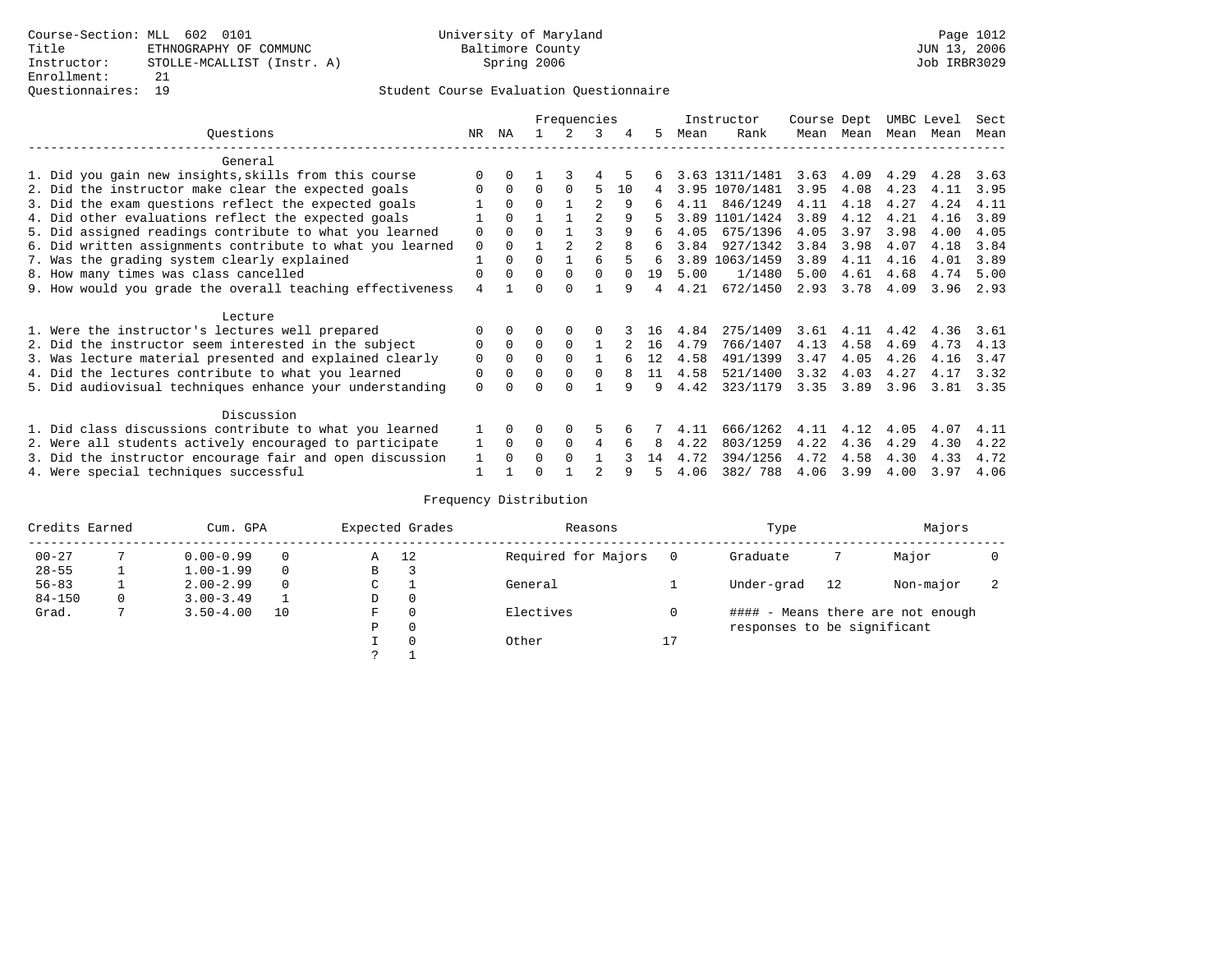|                                                           |              |          |                | Frequencies    |                |          |    |      | Instructor     | Course Dept |           | UMBC Level |      | Sect |
|-----------------------------------------------------------|--------------|----------|----------------|----------------|----------------|----------|----|------|----------------|-------------|-----------|------------|------|------|
| Ouestions                                                 | NR           | ΝA       |                | $\mathcal{L}$  | 3              | 4        | 5  | Mean | Rank           |             | Mean Mean | Mean Mean  |      | Mean |
| General                                                   |              |          |                |                |                |          |    |      |                |             |           |            |      |      |
| 1. Did you gain new insights, skills from this course     |              | $\Omega$ |                | 3              | 4              |          |    |      | 3.63 1311/1481 | 3.63        | 4.09      | 4.29       | 4.28 | 3.63 |
| 2. Did the instructor make clear the expected goals       |              | $\Omega$ | $\Omega$       | $\Omega$       | 5              | 10       | 4  |      | 3.95 1070/1481 | 3.95        | 4.08      | 4.23       | 4.11 | 3.95 |
| 3. Did the exam questions reflect the expected goals      |              | $\Omega$ | $\Omega$       |                | 2              | 9        | 6  | 4.11 | 846/1249       | 4.11        | 4.18      | 4.27       | 4.24 | 4.11 |
| 4. Did other evaluations reflect the expected goals       |              | $\Omega$ |                |                | 2              | 9        |    | 3.89 | 1101/1424      | 3.89        | 4.12      | 4.21       | 4.16 | 3.89 |
| 5. Did assigned readings contribute to what you learned   | 0            | $\Omega$ | $\Omega$       |                | ζ              | 9        | 6  | 4.05 | 675/1396       | 4.05        | 3.97      | 3.98       | 4.00 | 4.05 |
| 6. Did written assignments contribute to what you learned | $\mathbf 0$  | $\Omega$ |                | $\mathfrak{D}$ | 2              | 8        | 6  | 3.84 | 927/1342       | 3.84        | 3.98      | 4.07       | 4.18 | 3.84 |
| 7. Was the grading system clearly explained               |              | $\Omega$ | $\Omega$       |                | F              |          | 6  | 3.89 | 1063/1459      | 3.89        | 4.11      | 4.16       | 4.01 | 3.89 |
| 8. How many times was class cancelled                     | 0            | 0        | $\Omega$       | $\Omega$       | $\Omega$       | $\Omega$ | 19 | 5.00 | 1/1480         | 5.00        | 4.61      | 4.68       | 4.74 | 5.00 |
| 9. How would you grade the overall teaching effectiveness | 5            |          | 10             | $\mathfrak{D}$ | <sup>n</sup>   |          |    |      | 1.64 1446/1450 | 2.93        | 3.78      | 4.09       | 3.96 | 2.93 |
| Lecture                                                   |              |          |                |                |                |          |    |      |                |             |           |            |      |      |
| 1. Were the instructor's lectures well prepared           |              |          |                |                |                |          |    |      | 2.37 1400/1409 | 3.61        | 4.11      | 4.42       | 4.36 | 3.61 |
| 2. Did the instructor seem interested in the subject      | 0            | $\Omega$ | $\overline{2}$ | 2              |                |          | 4  |      | 3.47 1374/1407 | 4.13        | 4.58      | 4.69       | 4.73 | 4.13 |
| 3. Was lecture material presented and explained clearly   | 0            | $\Omega$ |                | 5              | $\mathfrak{D}$ |          |    |      | 2.37 1391/1399 | 3.47        | 4.05      | 4.26       | 4.16 | 3.47 |
| 4. Did the lectures contribute to what you learned        | $\Omega$     |          | 9              | 4              |                |          |    |      | 2.06 1392/1400 | 3.32        | 4.03      | 4.27       | 4.17 | 3.32 |
| 5. Did audiovisual techniques enhance your understanding  | $\mathbf{1}$ |          | б              |                |                |          |    |      | 2.29 1147/1179 | 3.35        | 3.89      | 3.96       | 3.81 | 3.35 |
| Discussion                                                |              |          |                |                |                |          |    |      |                |             |           |            |      |      |
| 1. Did class discussions contribute to what you learned   |              | $\Omega$ |                | $\Omega$       | 5              |          |    | 4.11 | 666/1262       | 4.11        | 4.12      | 4.05       | 4.07 | 4.11 |
| 2. Were all students actively encouraged to participate   |              |          | $\Omega$       | $\Omega$       | 4              | 6        | 8  | 4.22 | 803/1259       | 4.22        | 4.36      | 4.29       | 4.30 | 4.22 |
| 3. Did the instructor encourage fair and open discussion  | 1            | $\Omega$ | U              | $\Omega$       |                |          | 14 | 4.72 | 394/1256       | 4.72        | 4.58      | 4.30       | 4.33 | 4.72 |
| 4. Were special techniques successful                     |              |          |                |                |                | q        |    | 4.06 | 382/788        | 4.06        | 3.99      | 4.00       | 3.97 | 4.06 |

| Credits Earned |   | Cum. GPA      |          | Expected Grades | Reasons        |                     | Type | Majors                            |    |           |  |
|----------------|---|---------------|----------|-----------------|----------------|---------------------|------|-----------------------------------|----|-----------|--|
| $00 - 27$      |   | $0.00 - 0.99$ |          | Α               | 12             | Required for Majors | 0    | Graduate                          |    | Major     |  |
| $28 - 55$      | ┻ | $1.00 - 1.99$ | $\Omega$ | В               | 3              |                     |      |                                   |    |           |  |
| $56 - 83$      |   | $2.00 - 2.99$ |          | $\sim$<br>J     |                | General             |      | Under-grad                        | 12 | Non-major |  |
| $84 - 150$     | 0 | $3.00 - 3.49$ |          | D               | 0              |                     |      |                                   |    |           |  |
| Grad.          |   | $3.50 - 4.00$ | 10       | F               | Electives<br>0 |                     | 0    | #### - Means there are not enough |    |           |  |
|                |   |               |          | Ρ               | 0              |                     |      | responses to be significant       |    |           |  |
|                |   |               |          |                 | $\Omega$       | Other               | 17   |                                   |    |           |  |
|                |   |               |          | C               |                |                     |      |                                   |    |           |  |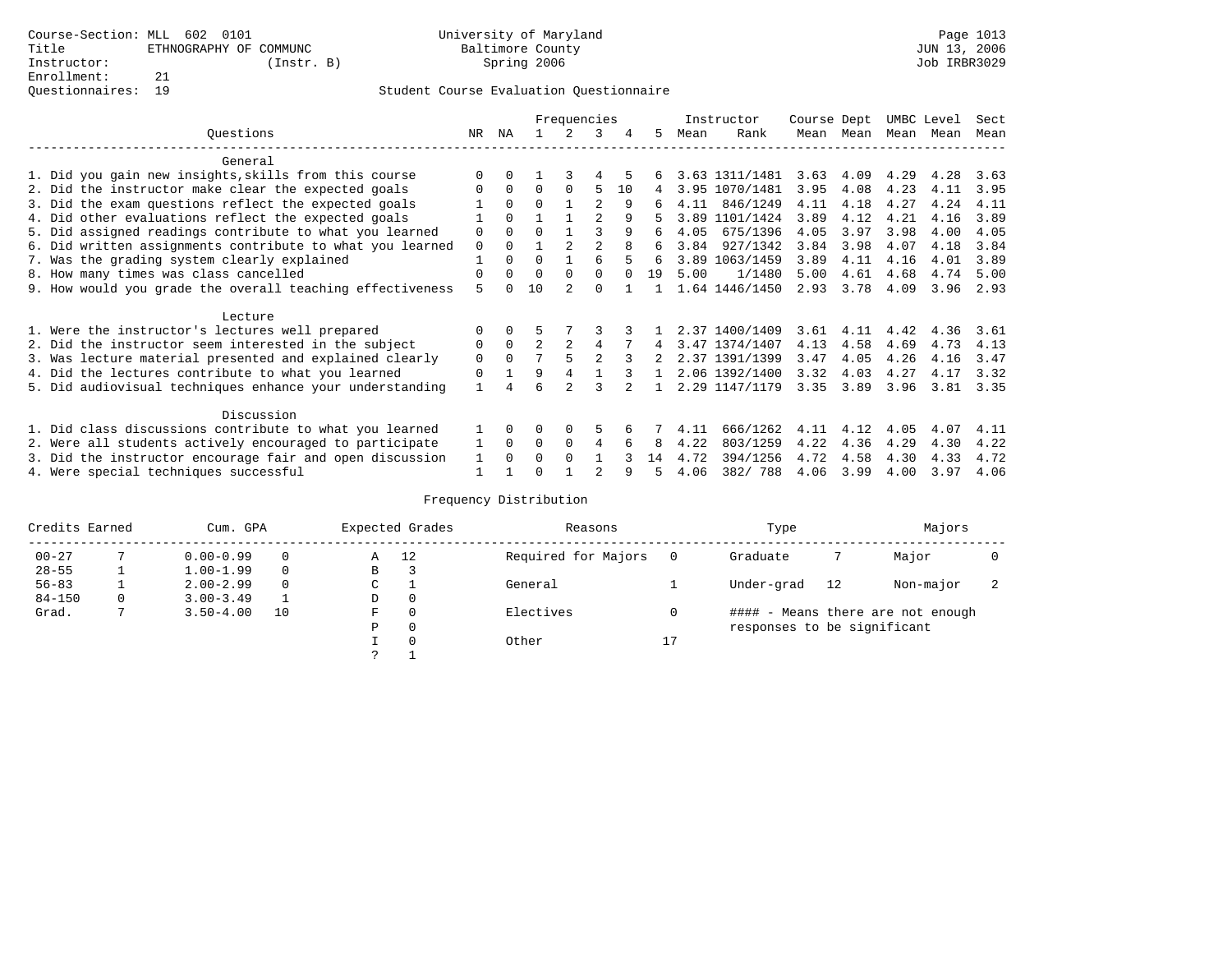|                 |                                                                                                           |              |                |                |                       | Frequencies          |          |          |      | Instructor       | Course Dept |           | UMBC Level |              | Sect        |
|-----------------|-----------------------------------------------------------------------------------------------------------|--------------|----------------|----------------|-----------------------|----------------------|----------|----------|------|------------------|-------------|-----------|------------|--------------|-------------|
| Ouestions<br>NR |                                                                                                           |              |                |                |                       | 3                    |          | 5        | Mean | Rank             |             | Mean Mean | Mean       | Mean         | Mean        |
|                 | General                                                                                                   |              |                |                |                       |                      |          |          |      |                  |             |           |            |              |             |
|                 | 1. Did you gain new insights, skills from this course                                                     | $\Omega$     | $\Omega$       | U              | $\Omega$              | O                    |          | 16       | 4.94 | 95/1481          | 4.94        | 4.09      | 4.29       | 4.28         | 4.94        |
|                 | 2. Did the instructor make clear the expected goals                                                       | O            | $\Omega$       | $\Omega$       | $\Omega$              | $\Omega$             |          | 14       | 4.82 | 169/1481         | 4.82        | 4.08      | 4.23       | 4.11         | 4.82        |
|                 | 3. Did the exam questions reflect the expected goals                                                      |              | 10             | $\Omega$       | $\Omega$              | $\Omega$             |          | 4        | 4.67 | 334/1249         | 4.67        | 4.18      | 4.27       | 4.24         | 4.67        |
|                 | 4. Did other evaluations reflect the expected goals                                                       |              | $\Omega$       | $\Omega$       | $\Omega$              | $\overline{2}$       | 8        | 6        | 4.25 | 740/1424         | 4.25        | 4.12      | 4.21       | 4.16         | 4.25        |
|                 | 5. Did assigned readings contribute to what you learned                                                   | 0            | $\Omega$       | U              | $\Omega$              | $\mathbf{1}$         |          | 12       | 4.65 | 209/1396         | 4.65        | 3.97      | 3.98       | 4.00         | 4.65        |
|                 | 6. Did written assignments contribute to what you learned                                                 | 1            | $\Omega$       |                | $\Omega$              | $\Omega$             |          | 8        | 4.31 | 494/1342         | 4.31        | 3.98      | 4.07       | 4.18         | 4.31        |
|                 | 7. Was the grading system clearly explained                                                               | 0            | $\overline{1}$ | $\overline{a}$ | $\mathbf{1}$          |                      |          |          |      | 3.88 1071/1459   | 3.88        | 4.11      | 4.16       | 4.01         | 3.88        |
|                 | 8. How many times was class cancelled                                                                     | 0            | $\Omega$       | $\Omega$       | $\Omega$              | $\Omega$             |          | 16       | 4.94 | 421/1480         | 4.94        | 4.61      | 4.68       | 4.74         | 4.94        |
|                 | 9. How would you grade the overall teaching effectiveness                                                 | 3            | $\cap$         |                | $\cap$                | $\Omega$             | 6        | 7        | 4.29 | 599/1450         | 4.29        | 3.78      | 4.09       | 3.96         | 4.29        |
|                 | Lecture                                                                                                   |              |                |                |                       |                      |          |          |      |                  |             |           |            |              |             |
|                 | 1. Were the instructor's lectures well prepared                                                           | 0            | $\Omega$       | U              | $\Omega$              | $\Omega$             |          | 13       | 4.76 | 400/1409         | 4.76        | 4.11      | 4.42       | 4.36         | 4.76        |
|                 | 2. Did the instructor seem interested in the subject                                                      | $\Omega$     | $\Omega$       | $\Omega$       | $\Omega$              | $\Omega$             |          | 16       | 4.94 | 300/1407         | 4.94        | 4.58      | 4.69       | 4.73         | 4.94        |
|                 | 3. Was lecture material presented and explained clearly                                                   | 0            | $\Omega$       | $\Omega$       | $\Omega$              | $\Omega$             |          | 14       | 4.82 | 195/1399         | 4.82        | 4.05      | 4.26       | 4.16         | 4.82        |
|                 | 4. Did the lectures contribute to what you learned                                                        | 0            | $\Omega$       | O              | $\Omega$              |                      |          | 13       | 4.71 | 374/1400         | 4.71        | 4.03      | 4.27       | 4.17         | 4.71        |
|                 | 5. Did audiovisual techniques enhance your understanding                                                  | $\mathbf{1}$ |                | U              |                       | $\Omega$             |          |          | 4.33 | 384/1179         | 4.33 3.89   |           | 3.96       | 3.81         | 4.33        |
|                 | Discussion                                                                                                |              |                |                |                       |                      |          |          |      |                  |             |           |            |              |             |
|                 | 1. Did class discussions contribute to what you learned                                                   | 1            | $\Omega$       | 0              | 0                     | 0                    |          | 14       | 4.88 | 138/1262         | 4.88        | 4.12      | 4.05       | 4.07         | 4.88        |
|                 | 2. Were all students actively encouraged to participate                                                   | 1            | $\mathbf{0}$   | 0              | $\mathbf 0$           | 0                    |          | 15       | 4.94 | 148/1259         | 4.94        | 4.36      | 4.29       | 4.30         | 4.94        |
|                 | 3. Did the instructor encourage fair and open discussion                                                  | 2            | 0              | $\Omega$       | $\Omega$              | $\Omega$             | $\Omega$ | 15       | 5.00 | 1/1256           | 5.00        | 4.58      | 4.30       | 4.33         | 5.00        |
|                 | 4. Were special techniques successful                                                                     | 1            | $\Omega$       | U              | $\Omega$              | $\Omega$             | 4        | 12       | 4.75 | 105/788          | 4.75        | 3.99      | 4.00       | 3.97         | 4.75        |
|                 |                                                                                                           |              |                |                |                       |                      |          |          |      |                  |             |           |            |              |             |
|                 | Laboratory                                                                                                |              |                |                |                       |                      |          |          |      | $4.00$ ****/ 246 | **** ****   |           | 4.20       |              | ****        |
|                 | 1. Did the lab increase understanding of the material                                                     | 16           | $\Omega$       | $\Omega$       | 0                     | $\Omega$<br>$\Omega$ |          | $\Omega$ |      | $4.00$ ****/ 249 | **** ****   |           | 4.11       | 4.27<br>3.93 | $***$ * * * |
|                 | 2. Were you provided with adequate background information<br>4. Did the lab instructor provide assistance | 16<br>16     | $\Omega$       | 0<br>U         | $\mathbf 0$<br>$\cap$ | $\Omega$             |          |          |      | $5.00$ ****/ 240 |             | **** **** | 4.20       | 4.15         | $***$ * * * |
|                 |                                                                                                           |              |                |                |                       |                      |          |          |      |                  |             |           |            |              |             |

| Credits Earned |   | Cum. GPA      | Expected Grades |   | Reasons  |                     | Type | Majors                      |    |                                   |  |
|----------------|---|---------------|-----------------|---|----------|---------------------|------|-----------------------------|----|-----------------------------------|--|
| $00 - 27$      |   | $0.00 - 0.99$ |                 | А | 14       | Required for Majors | - 0  | Graduate                    |    | Major                             |  |
| $28 - 55$      | 0 | $1.00 - 1.99$ | $\Omega$        | в |          |                     |      |                             |    |                                   |  |
| $56 - 83$      | 0 | $2.00 - 2.99$ | $\Omega$        | C | $\Omega$ | General             |      | Under-grad                  | 10 | Non-major                         |  |
| $84 - 150$     |   | $3.00 - 3.49$ |                 | D | 0        |                     |      |                             |    |                                   |  |
| Grad.          |   | $3.50 - 4.00$ | 6               | F | $\Omega$ | Electives           |      |                             |    | #### - Means there are not enough |  |
|                |   |               |                 | Ρ | $\Omega$ |                     |      | responses to be significant |    |                                   |  |
|                |   |               |                 |   |          | Other               | 15   |                             |    |                                   |  |
|                |   |               |                 |   |          |                     |      |                             |    |                                   |  |